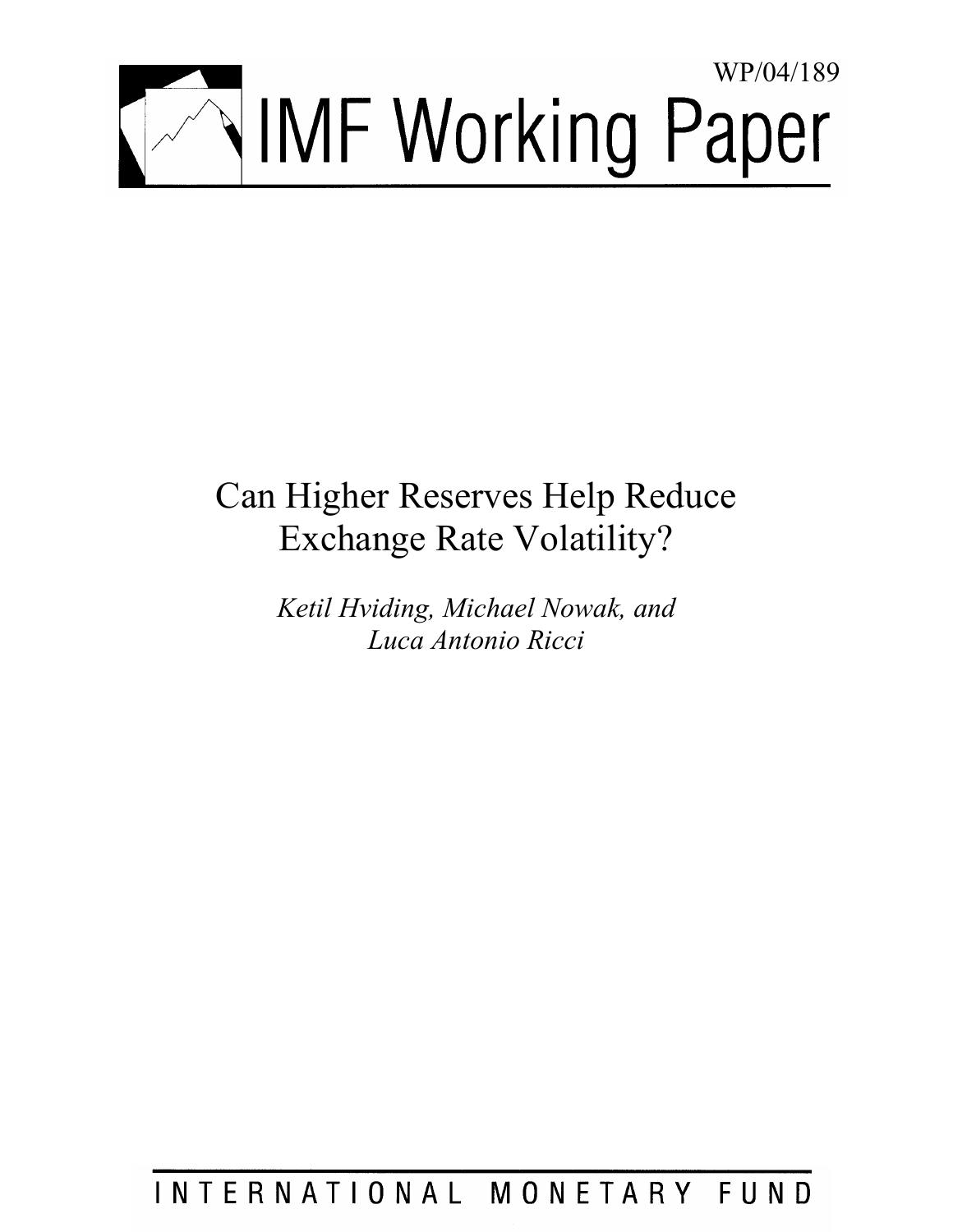### **IMF Working Paper**

African Department, Policy Development and Review Department, and Research Department

#### **Can Higher Reserves Help Reduce Exchange Rate Volatility?**

Prepared by Ketil Hviding, Michael Nowak, and Luca Antonio Ricci<sup>1</sup>

Authorized for distribution by Gian Maria Milesi-Ferretti, Michael Nowak and Marianne Schulze-Ghattas

October 2004

**Abstract**

**This Working Paper should not be reported as representing the views of the IMF.** The views expressed in this Working Paper are those of the author(s) and do not necessarily represent those of the IMF or IMF policy. Working Papers describe research in progress by the author(s) and are published to elicit comments and to further debate.

This paper studies the role of an increase in foreign exchange reserves in reducing currency volatility for emerging market countries. The study employs a panel of 28 countries over the period 1986–2002. Several control variables are introduced in the regressions to account for other factors affecting exchange rate volatility (monetary and external indicators as well as conventional macroeconomic fundamentals). The paper controls for the endogeneity induced by the role of the exchange rate regime, since the regime can affect both the level of reserves and exchange rate volatility. The results provide ample support for the proposition that holding adequate reserves reduces exchange rate volatility. The effect is strong and robust; moreover, it is nonlinear and appears to operate through a signaling effect.

JEL Classification Numbers: F30, F31

1

Keywords: Foreign exchange volatility, reserves, reserve adequacy

Author(s) E-Mail Address: khviding@imf.org, mnowak@imf.org, lricci@imf.org

<sup>&</sup>lt;sup>1</sup> The authors are grateful for comments by Carol Baker, Jorge Ivan Canales Kriljenko, Burkhard Drees, Xavier Hamann, Cem Karacadag, Jun Kim, Timothy D. Lane, Miguel Messmacher, Sunil Sharma, and participants in the seminars at the IMF African and Research Departments, LUISS University, University of Bari, and workshops with the South African National Treasury and the South African Reserve Bank. We are also indebted to Roberto Rigobon, who kindly shared his program to run the identification through heteroscedasticity (IH) estimation. All remaining errors are the responsibility of the authors.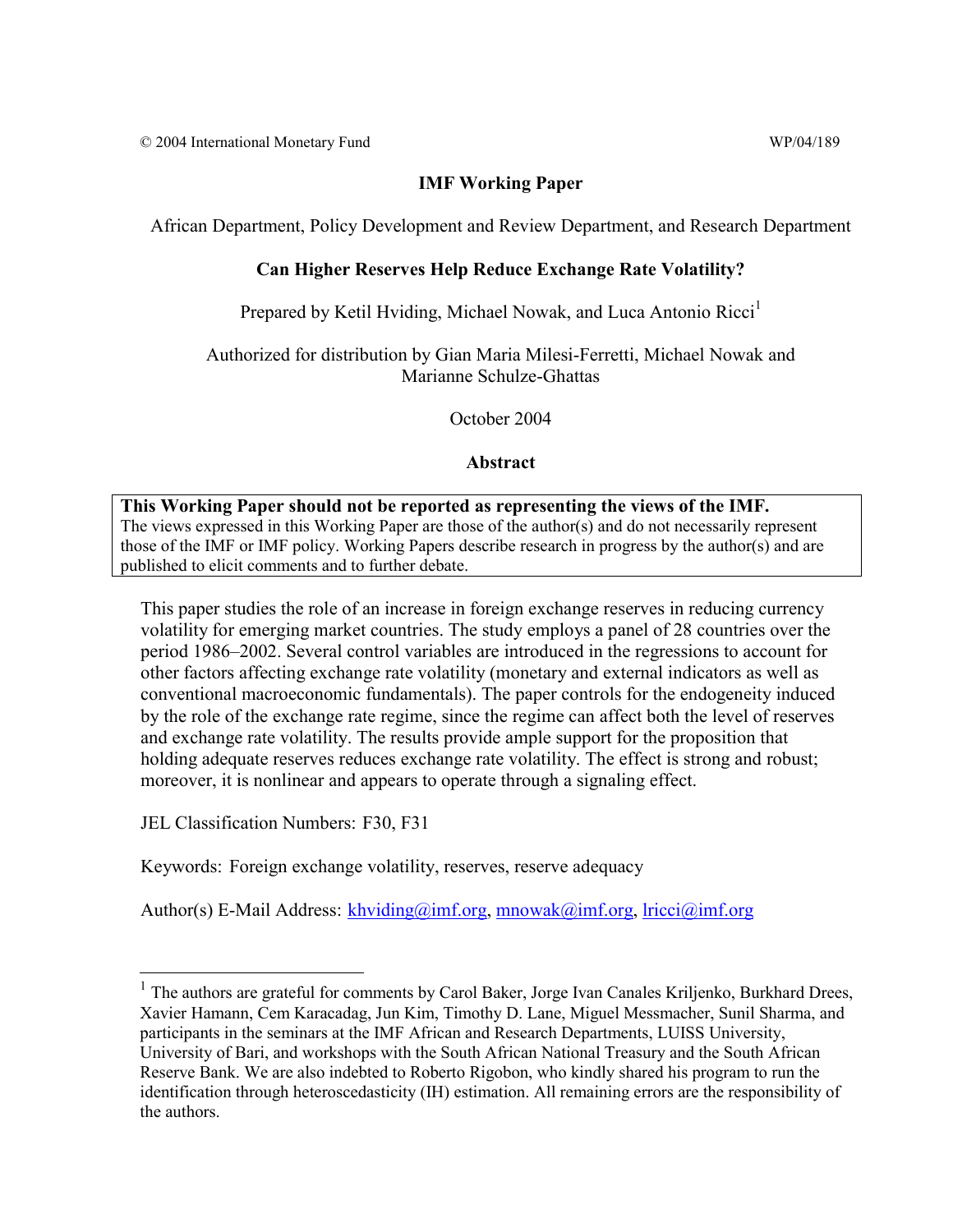| Contents | Page |
|----------|------|
|          |      |
|          |      |
|          |      |
|          |      |
|          |      |
|          |      |
|          |      |
|          |      |
|          |      |
|          |      |

#### Tables

| Figures      |  |
|--------------|--|
|              |  |
|              |  |
|              |  |
|              |  |
| <b>Boxes</b> |  |
|              |  |
|              |  |
| Appendix     |  |
|              |  |
|              |  |
|              |  |
|              |  |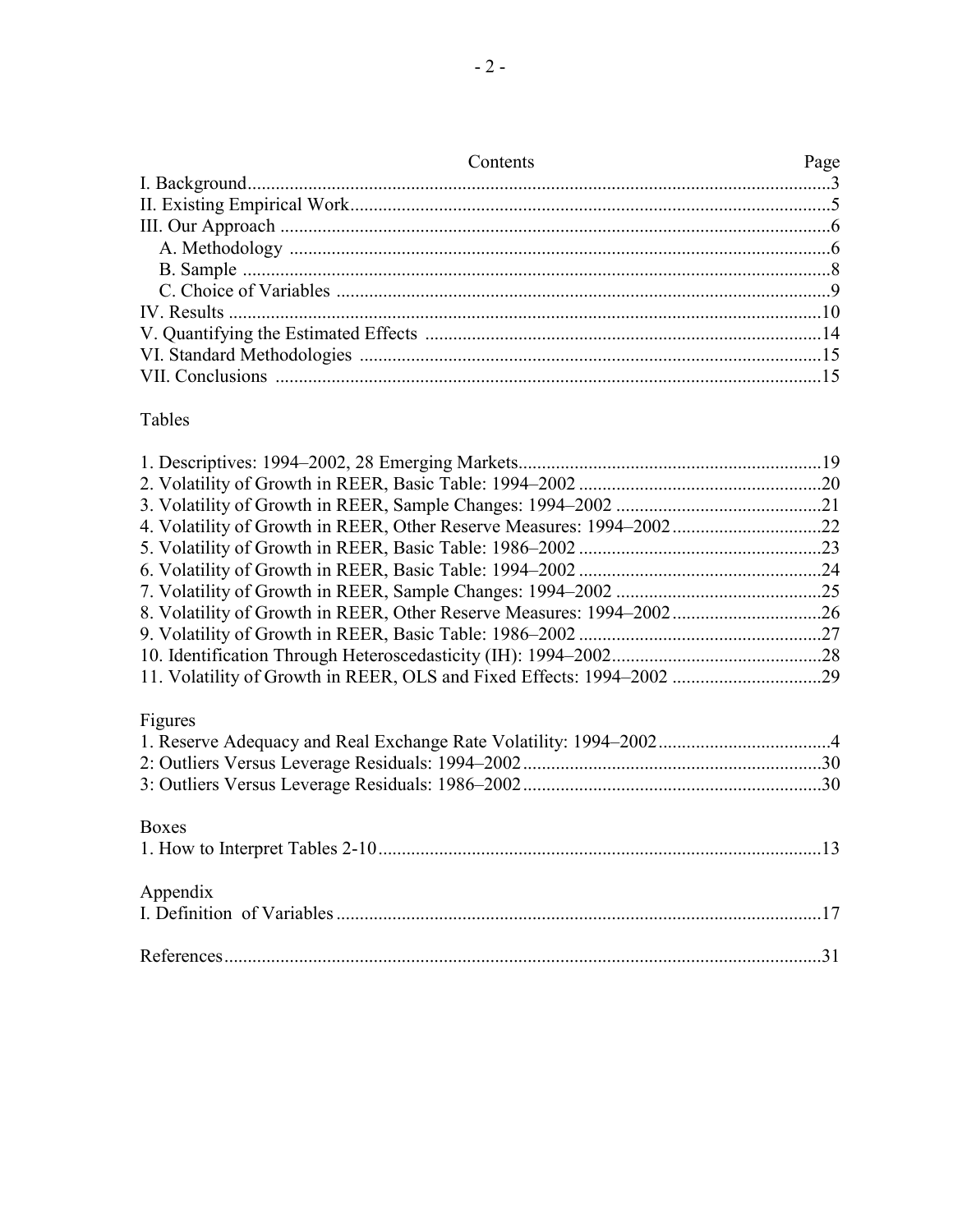#### **I. BACKGROUND**

The purpose of this paper is to investigate whether holding higher reserves may reduce the volatility of the real exchange rate independently of the influence of the choice of exchange rate regime or of the role of foreign exchange intervention. The existence of such an effect would be particularly important for countries with more or less freely floating exchange rates, as is the case for an increasing number of emerging market economies: at the end of 2002, as many as 25 out of 31 emerging market economies could be classified as having freely floating or managed floating exchange regimes.<sup>2</sup> The notion that volatility of the real exchange rate should be a source of concern is not viewed unanimously in the literature.<sup>3</sup> Nonetheless such concerns are clearly present among policymakers, particularly in emerging market countries, and therefore warrant further attention.<sup>4</sup>

Existing literature has focused mainly on two classes of benefits arising from a high level of reserves. Most prominently, a high level of reserve adequacy has been shown to reduce the likelihood of currency crises or a "sudden stop"—that is, a sudden unwillingness by international lenders to renew their credit lines at times of market uncertainty.<sup>5</sup> A second beneficial effect is that higher reserve adequacy tends to be associated with lower external borrowing costs. This effect works both directly through improved confidence and indirectly through improved credit ratings on sovereign foreign currency debt, since the government's default risk is perceived to diminish with higher reserves.<sup>6</sup>

We attempt in this paper to identify a third beneficial effect of holding reserves: namely, that holding sufficient reserves can help reduce real exchange rate volatility. Casual observation of a plot of real exchange rate volatility against the ratio of reserves to short-term debt—a measure of reserve adequacy—for a selection of emerging market economies suggests that a negative relationship existed during 1994–2002 (Figure 1, Panel A).<sup>7</sup> This relationship, moreover, seems to be non-linear, to the extent that the benefits of holding reserves for lowering volatility

<sup>4</sup> See for example, a recent statement by the New Zealand Reserve Bank Governor Alan Bollard of March 11, 2004 and a joint press statement of the Governor of the South African Reserve Bank and Minister of Finance Trevor Manual of December, 21, 2001.

 $<sup>5</sup>$  See, for example, Calvo and Reinhart (1999); Caramazza, Ricci, and Salgado (2004); and IMF</sup> (1998). See Lee (2004) for an option pricing approach to the demand for reserves.

<sup>6</sup> See, for example, Mulder, Perrelli, and Rocha (2002) and Jonsson (2001).

 $7$  The list of emerging market economies is listed in Section III.B.

<sup>&</sup>lt;sup>2</sup> For a discussion of why not all countries that claim that they are floating are really floating, see Hausmann, Panizza, and Stein (2001).

 $3$  See Clark and others (2003).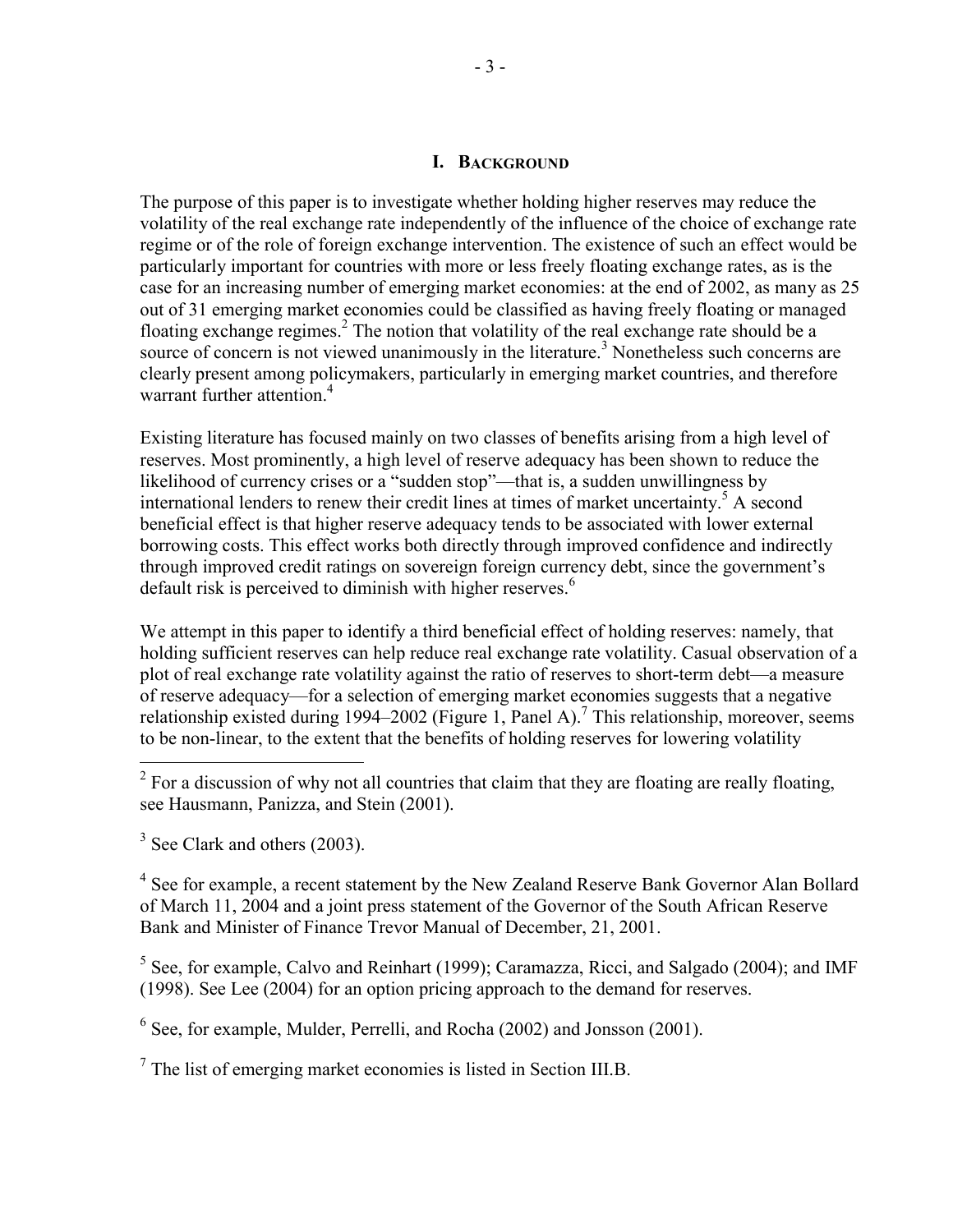diminish with higher reserve levels. In fact, all incidences of observed annual volatility higher than 5 percent were associated with reserve coverage ratios below 2, and most observations of high volatility were observed in the 0-1 range. Panel B of Figure 1 shows that this relationship is present even when "outliers" —defined as observations that deviated by more than 2 standard deviations from the mean—are removed.

#### Figure 1. Reserve Adequacy and Real Exchange Rate Volatility: 1994–2002





Note: Reserve adequacy (*resstd*) is measured as the ratio of gross reserves to short-term debt. The volatility of the real exchange rate (*vdeer*) is measured as the standard deviation of monthly changes in the natural logarithm of the real effective exchange rate.

The results of more formal econometric tests support this casual observation. On the basis of annual observations of 28 emerging market countries, we find that there is indeed strong evidence for a non-linear effect of the ratio of reserves to short-term debt on real effective exchange rate volatility. This relationship is robust to variations in sample length, the removal of outliers, the introduction of additional variables, and the use of econometric techniques to control for potential endogeneity, particularly that arising from choice of exchange rate regime. Moreover, the result still holds when foreign exchange intervention is taken into account, suggesting that signaling effects are important.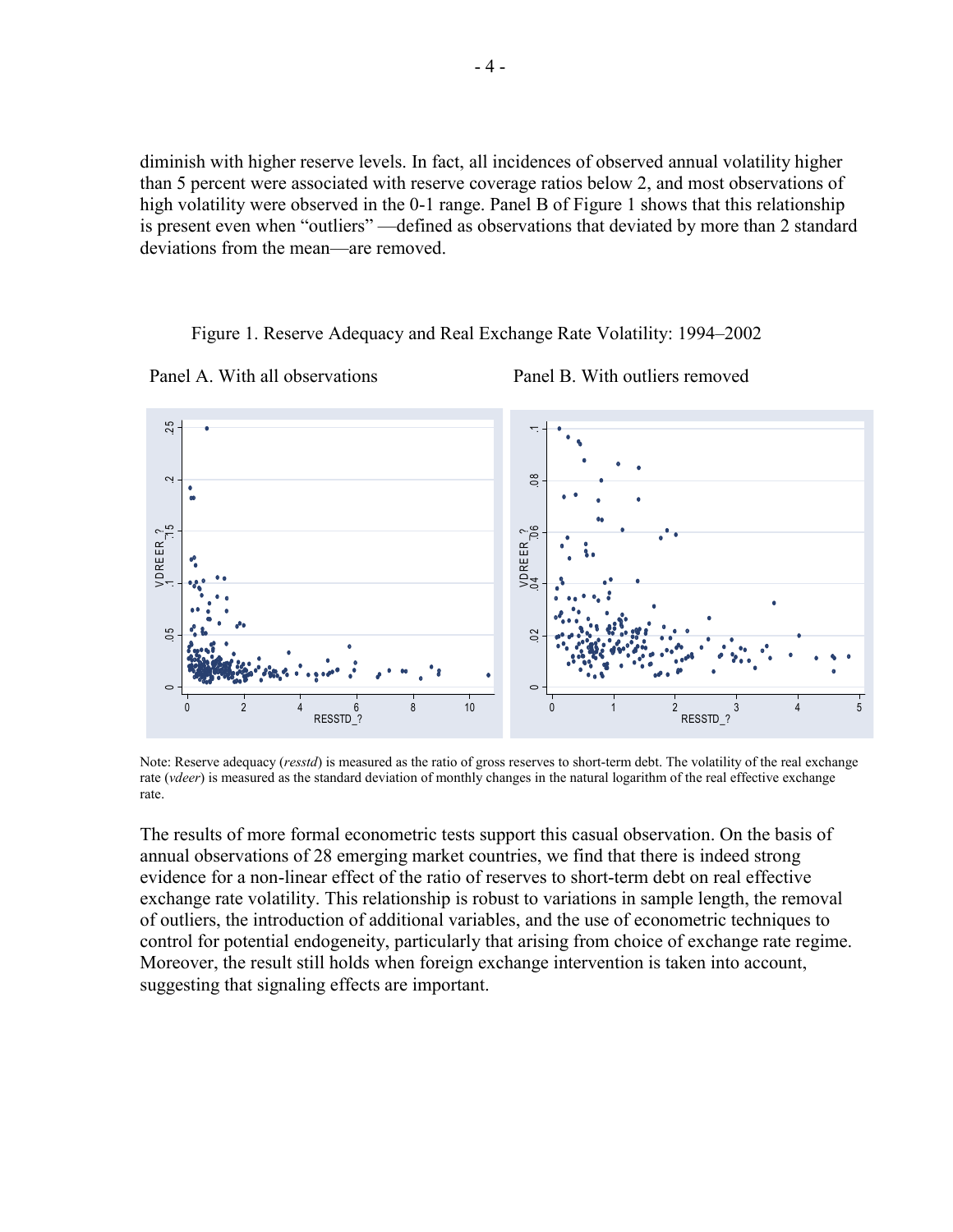#### **II. EXISTING EMPIRICAL WORK**

The literature on the determinants of the volatility of the exchange rate has reached a number of conclusions.<sup>8</sup> First, there is much more volatility of exchange rates than can be explained by the volatility of macroeconomic fundamentals, even in models that assume sticky prices, sluggish money adjustment, and time-varying risk premia.<sup>9</sup> Nonetheless, country differences in exchange rate volatility appear to be linked to a set of macroeconomic variables, as well as capital control measures, foreign exchange regime, and market structure. Moreover, balance sheet factors matter; these include the size of external debt and domestic market liquidity, as well as country size and level of development. In particular, the choice of exchange rate regime can reduce currency volatility, given that prices are normally stickier than the exchange rate.<sup>10</sup>

Two papers provide particularly useful insights. Devereux and Lane (2003) present a theoretical model where the choice of exchange rate flexibility, as measured by the volatility of nominal bilateral rates, is based on optimal currency area considerations with credit constraints. The theoretical results are then tested against a large cross-section of industrial and developing countries, using averages of monthly data from January 1995 to September 2000. The variables reflect the optimal currency area literature: bilateral trade as a share of GDP, the standard deviation of the bilateral growth rate differentials, and the log of the product of two countries' GDP. In addition, they include variables measuring the size of the domestic financial sector, bilateral external debt, and GDP per capita in purchasing power parity (PPP) terms. They find that all of these variables play a significant role in determining the bilateral volatility of the exchange rate.

Canales-Kriljenko and Habermeier (1999) test for the determinants of nominal exchange rate volatility on a cross-section of 85 developing and transition economies.<sup>11</sup> In contrast to the panel regression framework applied in this paper, their use of a cross-section regression permitted the inclusion of a very large set of structural variables with little or no time variation, such as acceptance of IMF Article VIII restrictions, de jure exchange rate regime, and a set of measure

<sup>&</sup>lt;sup>8</sup> A special strand of the literature on exchange rate volatility focuses on evaluating the stochastic process of short-term volatility. The upshot of this literature is that exchange rate volatility can be reasonably well described by an autoregressive process as captured, for example, by generalized autoregressive conditional heteroscedasticity (GARCH) models. While important for the measurement of volatility and the pricing of options, the literature does not throw much light on how volatility can be changed, or why it differs across of countries.

 $9^9$  See, for example, Devereux and Engel (2002), Rose (1994), and Bartolini and Bodnar (1996).

 $10$  See, for example, Hasan and Wallace (1996).

 $11$  Nominal exchange rate volatility was measured by the standard deviation of daily percentage changes in the nominal effective exchange rate during 2001.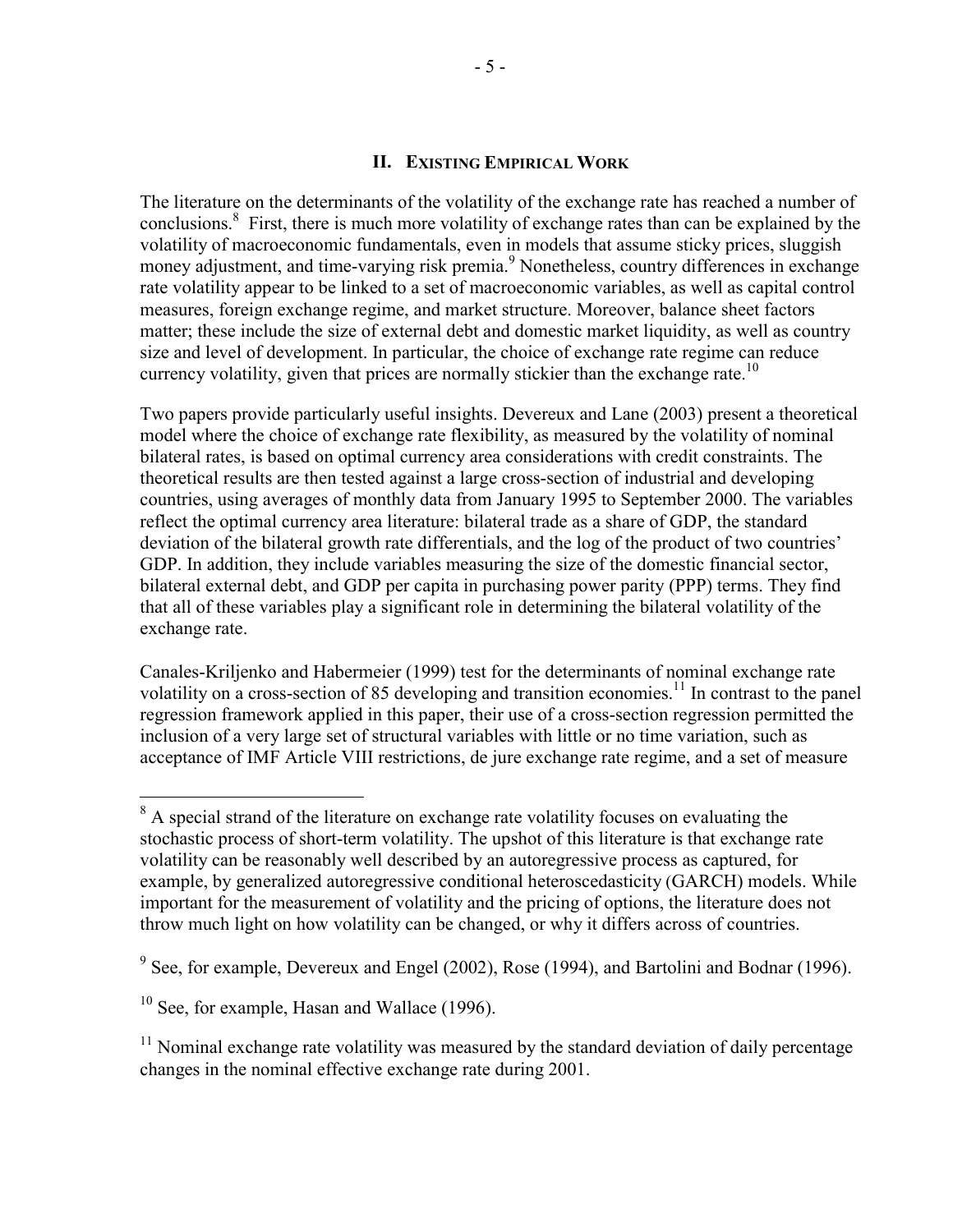of exchange restrictions. On the basis of a model selection algorithm, they find that the most important macroeconomic determinants of nominal exchange rate volatility were: inflation, real GDP growth, fiscal deficit (in percent of GDP), and trade openness. Surprisingly, no measure of reserve adequacy was chosen by the model selection algorithm and none were, therefore, retained in the model.

#### **III. OUR APPROACH**

In order to investigate the role of reserve adequacy in reducing volatility of the real exchange rate, we analyze how such volatility is affected in turn by the volatility of fundamentals, variables describing policy actions to stabilize the exchange rate, and other variables that could be expected to influence market sentiment. Reserve levels may in principle relate both to policy choice (a high stock of reserves allows for more active use of currency intervention) and to market sentiment (higher reserves may signal the ability to intervene, if necessary, or raise market confidence by lowering the probability of a currency crisis). Thus, if after extensively controlling for fundamental determinants of exchange rate volatility and variables related to policy actions and market sentiment the reserve adequacy variable remains significant, the estimated effect is likely to operate through the impact of improved market sentiment rather than as the result of policy choice.

The empirical exercise presented here studies the determinants of the volatility of the real effective exchange rate in panel regressions for a selection of emerging markets over the period 1994–2002 (and for a smaller set over the 1986–2002 period). To the extent possible, the study includes variables used in previous studies as control factors. The econometric methodologies employed—system-generalized methods of moments (diff-GMM), and identification through heteroscedasticity (IH)—attempt to account for country-specific effects and to address potential endogeneity bias.

#### A. Methodology<sup>12</sup>

We estimate a linear model:

(1) 
$$
y = \alpha + \beta X + \varepsilon
$$

 $\overline{a}$ 

where *y* represents annual observations of real effective exchange rate volatility,  $\alpha$  is a constant or a fixed effect term, *X* is the set of explanatory variables, *β* a vector of coefficients, and *ε* is the error term.

As mentioned above, a primary challenge of this study was to overcome potential endogeneity (correlation of the error term *ε* with the explanatory variables *X*) that would lead to biased

 $12$  We also run fixed-effect and difference-GMM regressions (results available upon request).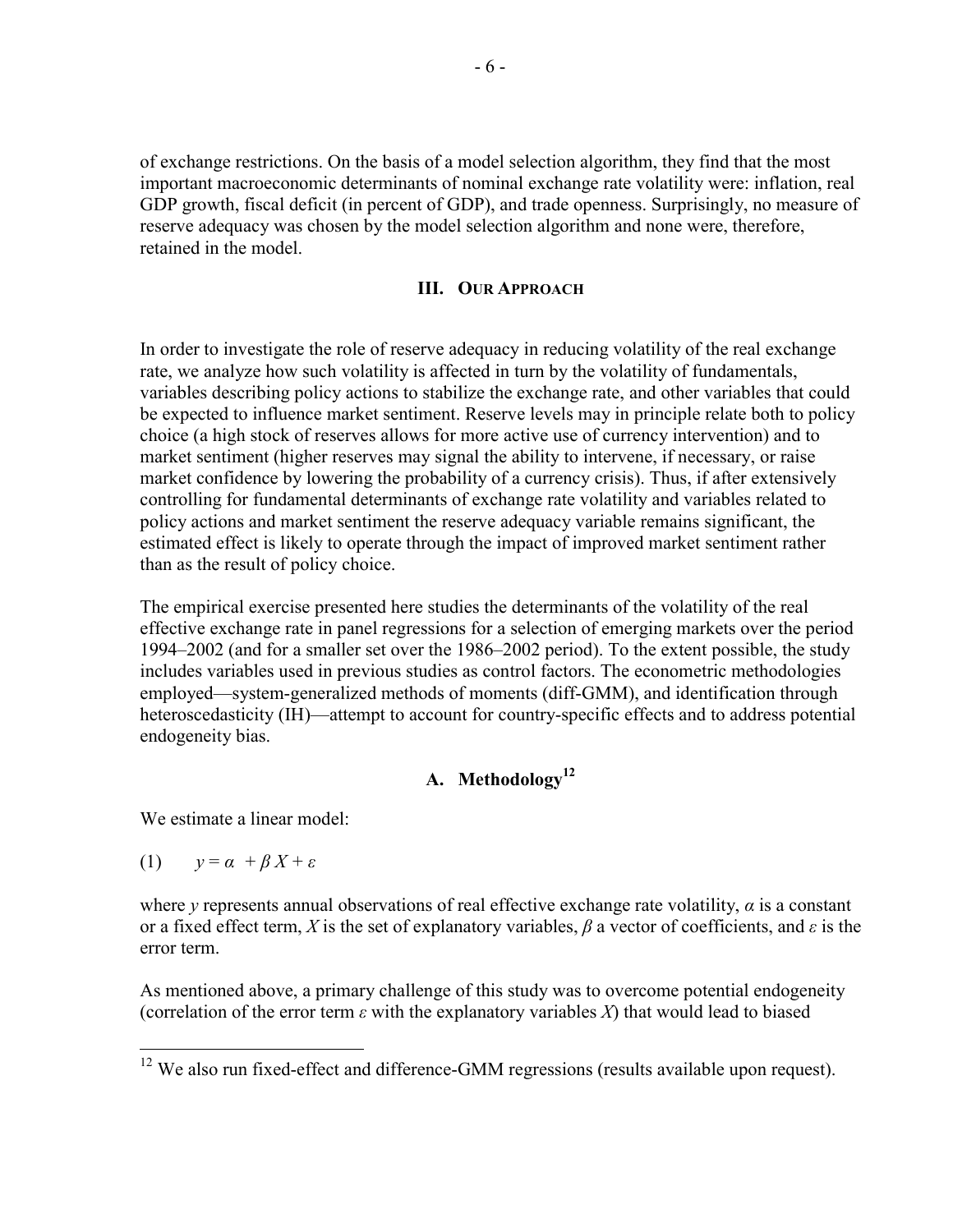estimates. In this paper, endogeneity can arise from an omitted-variable bias due, in particular, to the inability to properly control for the policy actions aimed at stabilizing the exchange rate. Arguably, in fact, the negative relationship between reserves and exchange rate volatility that is evident in the data (see Figure 1) could simply be driven by a third factor, such as the choice of exchange rate regime: if central banks choose to peg the exchange rate, they will need to hold a relatively large stock of reserves in order to smooth out exchange rate fluctuations or support a misaligned exchange rate.

In order to reduce the potential for such omitted-variable bias, the following approach is pursued:

- We include a dummy for the choice of the exchange rate regime (as determined by Reinhart and Rogoff, 2002) that should capture the direct effect of the regime on exchange rate volatility. Clearly, though, any dummy—however well-designed—is likely to be an imperfect proxy for the choice of exchange rate regime.
- We include several variables that have been found to affect the choice of exchange rate regime (see Devereux and Lane, 2003). These variables would complement the role of the previous dummy in controlling for the role of the regime.
- We include, in some specifications, a proxy for foreign exchange intervention, which should help capture policy actions aimed at stabilizing the exchange rate, especially for intermediate exchange rate regimes.

Endogeneity can, however, also arise from reverse causality. For a given exchange rate regime, the higher the volatility of the exchange rate, the more reserves a country might choose to hold. This effect of exchange rate volatility on reserves has a positive sign and would therefore tend to bias downward the estimated coefficient for the impact of reserves on exchange rate volatility, which is negative. In order to further control for endogeneity, we employ several tools:

- Reserves adequacy indicators are lagged one period in all regressions. This helps to reduce reverse causality effects, given that current exchange rate volatility is less likely to affect past levels of reserve adequacy.
- A system-GMM methodology is employed, which uses lags of levels and of first differences as instruments to correct for endogeneity. We allow for all available lags larger than 2 (the standard for endogenous variables) to be used.
- A new estimator, identification through heteroscedasticity (IH), developed by Rigobon (2003) is employed to address potential endogeneity problems. This estimator employs the heteroscedasticity present in the distribution of variables across years to estimate coefficients purged of endogeneity effects.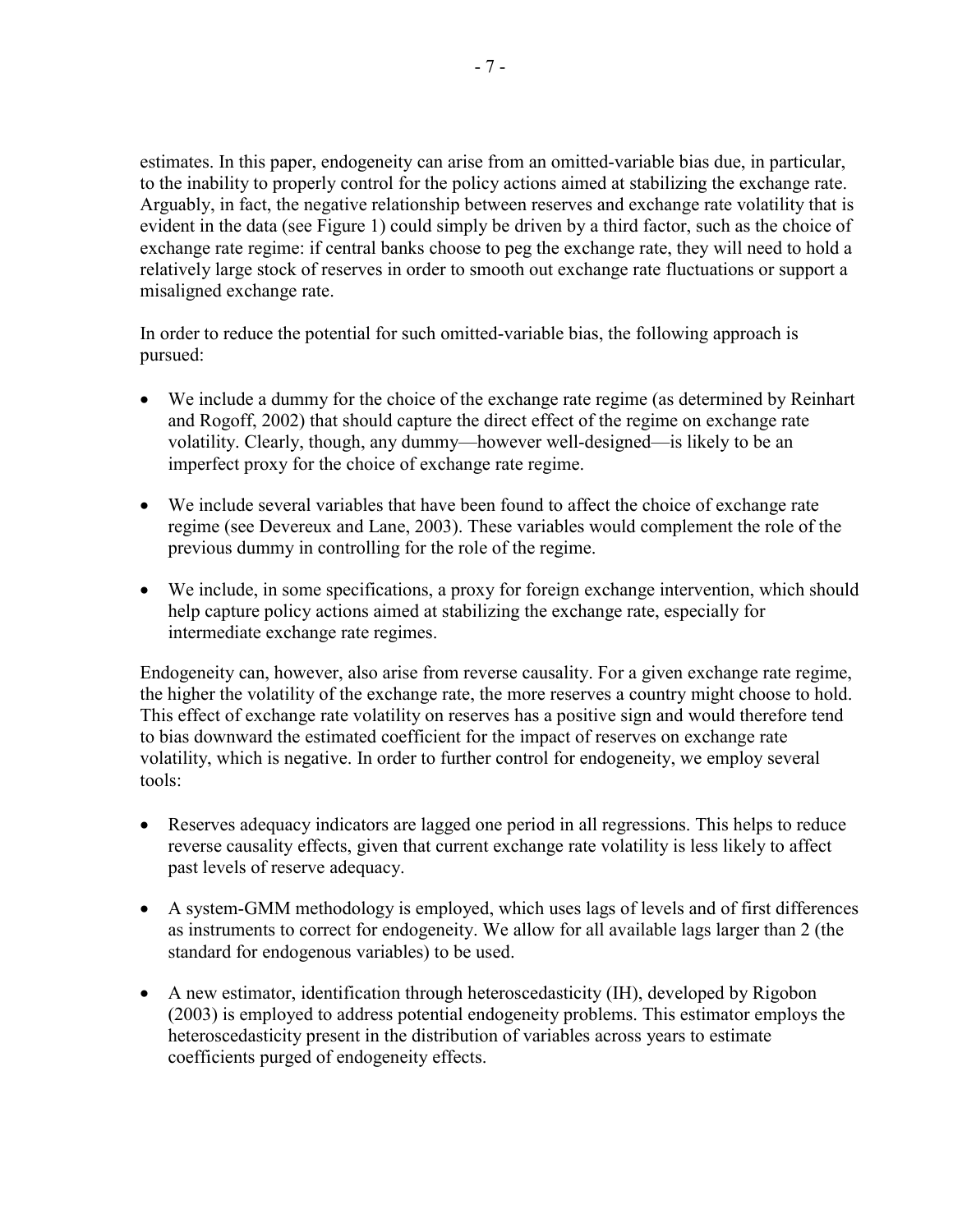Country-specific effects are also likely to be present in our exercise. For example, optimum currency area considerations would suggest that asymmetric shocks across countries could affect exchange rate volatility (see the evidence in Devereux and Lane, 2003). Also, institutional variables (acceptance of IMF Article VIII) and characteristics of the foreign exchange market have been found to play a role (Canales-Kriljenko and Habermeier, 1999). To the extent that these factors do not change radically over time, they are controlled for via the use of the system-GMM estimation, which accounts for country-specific effects.

#### **B. Sample**

The paper focuses on emerging market economies, since this set of countries has typically experienced the most marked currency volatility. The study looks at a group of 28 emerging market economies, which covers almost the entire IFC Global Index list as of August 2003.<sup>13</sup> All of these countries have access to international capital markets.

The length and coverage of the sample was to a large extent dictated by the lack of availability of monthly data on external debt and monetary aggregates.14 We therefore constructed two samples:

- A primary sample to include a largest possible number of countries at the expense of the length of the time series: 28 countries for the 1994–2002 period.
- A secondary sample with fewer countries, but a longer times series: 22 countries for the 1986–2002 period (excluding the transition economies and Colombia).

In some regressions we will exclude countries that adopted a fixed exchange rate regime all the time or we will include only countries that were floating at least half of the time.  $15$ 

1

<sup>&</sup>lt;sup>13</sup> The economies included in the study are: Argentina, Brazil, Chile, China, Colombia, Czech Republic, Egypt, Hungary, India, Indonesia, Jordan, Korea, Malaysia, Mexico, Morocco, Nigeria, Pakistan, Peru, Philippines, Poland, Russia, Slovak Republic, South Africa, Sri Lanka, Thailand, Turkey, Venezuela, and Zimbabwe. Greece, Israel, and Taiwan Province of China, although present in the International Finance Corporation (IFC) list, were excluded from the sample due to insufficient data.

 $14$  In order to ensure a balanced sample, countries with insufficiently long data series were dropped from the respective sample.

<sup>&</sup>lt;sup>15</sup> Fixers encompass: China, Egypt, Hungary, India, Jordan, Morocco, Pakistan, Peru, and Sri Lanka. Floaters encompass: Czech Republic, Indonesia, Korea, Mexico, Nigeria, Philippines, Russia, South Africa, Thailand, Turkey, Venezuela, and Zimbabwe.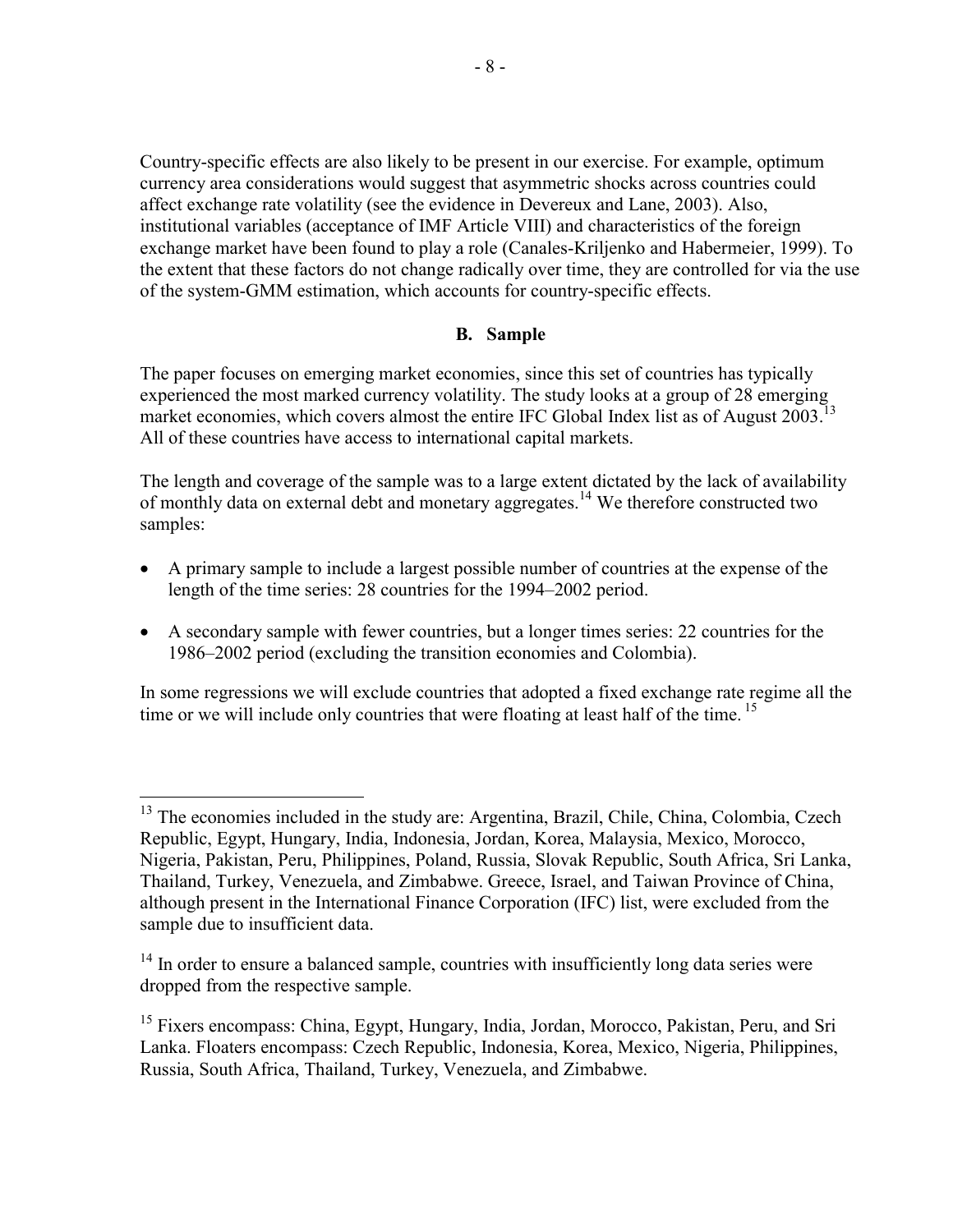#### **C. Choice of Variables**

For the exact definition, notation, and source of the variables, see the appendix. Table 1 presents a basic statistical description of the variables.

The endogenous variable, exchange rate volatility (*vdreer*), is defined as the annual standard deviation of the monthly changes of the natural logarithm of the real effective exchange rate. This calculation gives one volatility observation per year. We chose to focus on the real effective exchange rate, since movements in the nominal exchange rate indices could be offset by variations in inflation differentials, and swings in bilateral rates could be offset by movement of other cross rates. The real effective exchange rate is likely to be more relevant than bilateral or nominal effective exchange rates for any real effects of exchange rate volatility.

The key explanatory variable, reserve adequacy, is defined as the ratio of reserve assets to short-term debt on a remaining maturity basis (*resstd*).<sup>16</sup> While this is the reserve adequacy indicator employed in most empirical studies, we also employed other indicators, such as the ratio of reserve assets to imports (*resi*) and to GDP (*resy*). The reserve variables employed in the regressions are a non-linear transformation of the above ratios. This choice reflects the need to better capture the non-linear relationship evident in the data and also to identify a more economically meaningful relationship than the linear one, which would imply that, by raising reserves, a country could eventually achieve negative real exchange rate volatility. More precisely, the inverse of the exponential was applied to the reserve ratios (yielding *invexprS*, *invexprI,* and *invexprY,* respectively).

The control variables can be classified in four sets of varying size:

1

- **Macroeconomic variables**, such as growth (*gro*), inflation (*infl*), and fiscal balance to GDP ratio (*fis*). These variables capture confidence factors that may affect market sentiment and were used in the Canales-Kriljenko and Habermeier (1999) study.<sup>17</sup>
- **Volatility of fundamentals**, such as terms of trade and money supply. The first variable was employed in the Canales-Kriljenko and Habermeier study. The monetary volatility variable captures any influence from frequent changes in monetary stance, which according to the monetary theory of the exchange rate could be an important factor influencing the

<sup>&</sup>lt;sup>16</sup> Both series are from the WEO databank, except for Korea which was based on staff estimates. For South Africa, short-term debt includes the forward book liabilities of the central bank.

 $17$  Data on bond market spreads or credit ratings were not included since it is documented that these variables are highly correlated with other explanatory variables such as reserve adequacy and fiscal deficits (see, for example, Christofides, Mulder, and Tiffin (2003)).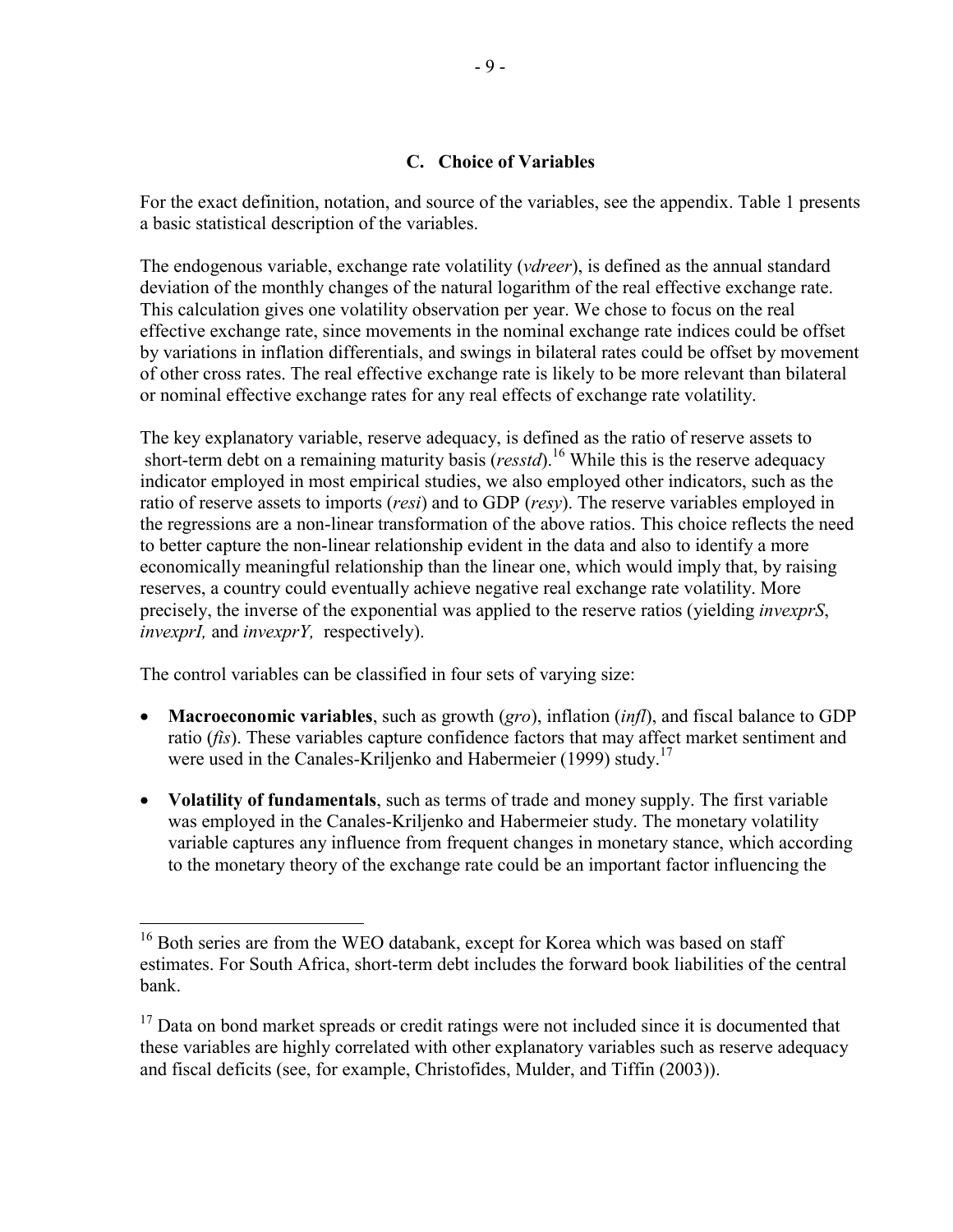volatility in the nominal exchange rate.<sup>18</sup> Monetary volatility was constructed similarly to exchange rate volatility. Due to the lack of monthly data, terms of trade volatility was instead proxied by the absolute value of the change over the year.

- Variables related to the choice of exchange rate regime. First, a dummy was used for the choice of exchange rate regime (*exdrum*), based on a de facto classification of Reinhart and Rogoff  $(2002)^{19}$ , which takes the value of 1 for purely floating, managed floating, and "freely falling" exchange rate regime, and 0 for de facto fixed exchange rate or crawling peg.<sup>20</sup> Second, variables that are presumed to be related to the choice of exchange rate regime were introduced: trade openness (*tropen*), domestic financial deepness (*findeap*), external financial exposure (*extfin*), economic size (*rpppwgt*), level of economic development (*rppppc*), based on Devereux and Lane (2003).
- **A proxy of foreign exchange market intervention.** The measure (*interv*) was constructed by calculating the annual volatility of monthly changes in reserves, constructed in a similar way as exchange rate and monetary volatility. This variable may differ significantly from country specific definitions of foreign exchange intervention, as it abstracts from reserve accumulation rules and provides no information about the policy intentions underlying the reserve changes.

#### **IV. RESULTS**

Tables 2-9 present the results of the system-GMM regressions run on the 1994–2002 sample with 28 countries (Tables 2-4 and 6-8) and the 1986–2002 sample with 22 countries (Tables 5 and 9). Table 10 present the results from the IH methodology. Box 1 provides an explanation of how to interpret these tables.

In all regressions with the system-GMM methodology, the Hansen test does not reject the null hypothesis that the over-identifying restrictions are valid and the Arellano-Bond test does not reject the null hypothesis that there is no second-order autocorrelation (both test are generally way above the 10 percent probability-value threshold).

 $\overline{a}$ 

 $18$  See, for example, Dornbusch (1976) for an explanation of why monetary surprises combined with domestic price stickiness can result in large volatility in the exchange rate.

 $19$  Levy-Yeyati and Sturzeneger (2002) provide an alternative de facto classification based only on a combination of the volatility of the exchange rate and reserve changes.

 $20$  We also introduced a multiplicative variable constructed by multiplying reserve adequacy with the exchange rate dummy. This allows us to investigate whether the effect of reserves on volatility is different between floating and fixed exchange rate regimes.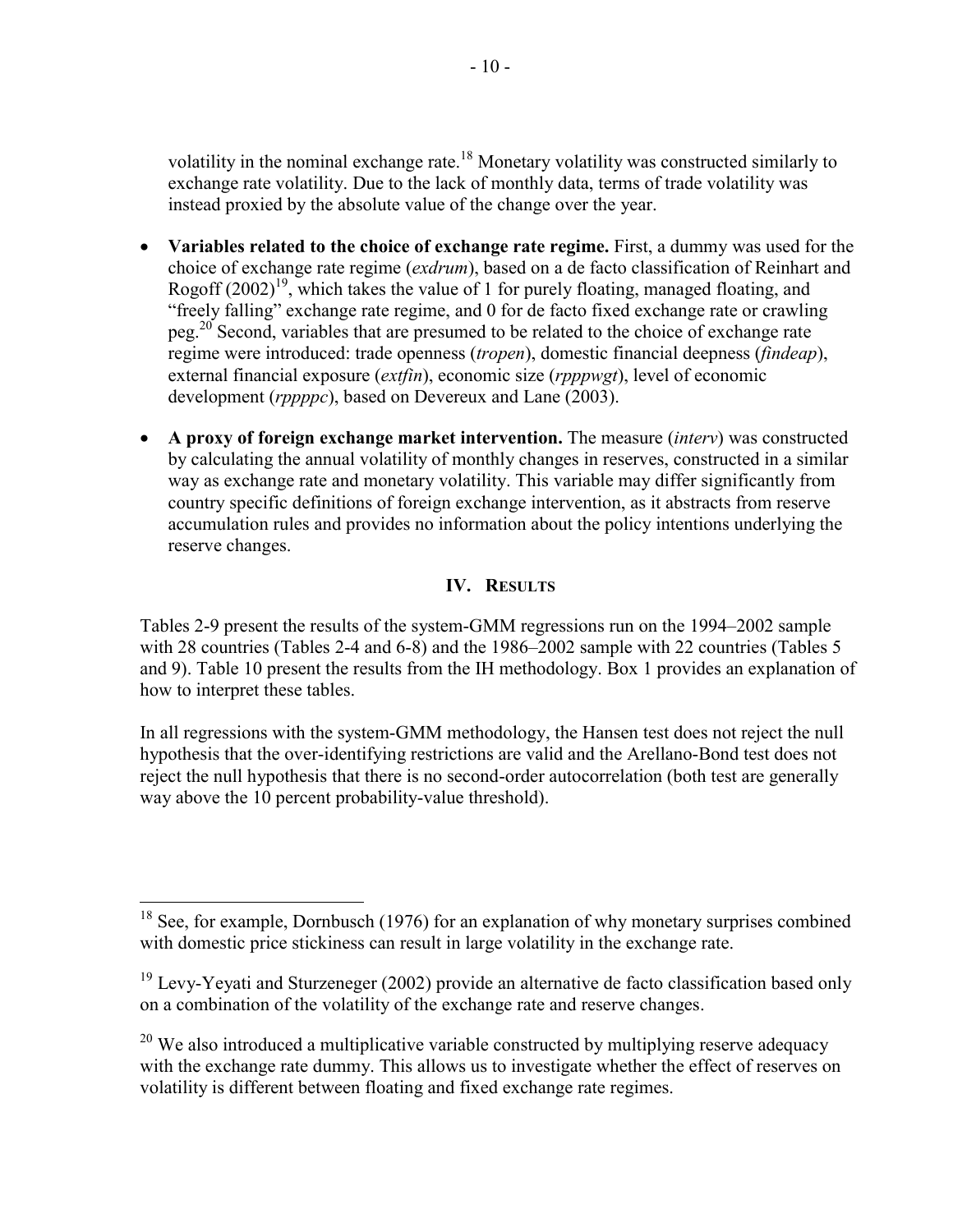#### **The main results are as follows:**

 $\overline{a}$ 

- There is strong evidence that reduced volatility of the real effective exchange rate is associated with a higher level of reserves relative to short-term debt, as indicated by the positive coefficient on *invexprS* and a negative coefficient of *logrestd\_L*.
- This result is robust to endogeneity controlled via the inclusion of variables influencing or capturing the choice of exchange rate regime, as well as econometric methods such as system-GMM and IH estimation.
- The effect appears to be mainly present for floaters: when *invexprSD* or *logrestd LD* are entered in the regression (every second column in Tables 2 through 9), their coefficient is positive and significant, while the coefficient of *invexprS* or *logrestd* L loses significance.<sup>21</sup> Moreover, when fixers are excluded from the regressions (columns 1 and 2 of Tables 3 and 7) or only countries that were floating at least half of the time are included (column 3 and 4 of the same tables), the effect appears larger.
- The impact of reserve adequacy on exchange rate volatility does not appear to operate through intervention in the foreign exchange market: the coefficient on *invexprS* or *logrestd* L remains significant even when a proxy for such intervention is included (columns 7 and 8 in all tables). This may not be surprising, since intervention is a characteristic of fixed exchange rate regimes and the set of explanatory variables already controls for the regime choice. The result may also be due to the admitted limitation of our proxy: a good proxy for intervention is not available for our sample.
- The impact of reserves adequacy on currency volatility also appears to be a recent phenomenon: when using the 1986–2002 sample, the effect is virtually absent (Tables 5 and 9), while when using the  $\overline{1}994-2002$  sample the effect is very robust.<sup>22</sup> The different results across samples is not due to the country composition of the samples, since the effect in 1994–2002 persists even when using the smaller sample of countries available for the 1986–2002 period, as in Table 2, columns 5 and 6.

In terms of other variables, five regressors—economic growth (*gro*), fiscal balance (*fis*), monetary volatility (*mon*), external debt (*extfin*), and country size (*rpppwg*t)—are robustly significant. The results are broadly consistent with the results obtained by Canales-Kriljenko

<sup>&</sup>lt;sup>21</sup> When the sample of floaters (i.e., countries that on average floated for at least half of the time) is used, as in column 3 and 4 of Table 2, the distinction between *invexprs* and *invexprsd* is no longer particularly meaningful, and is it is not surprising that in column 4 *invexprsd* is not significant while *invexprs* remains significant.

 $22$  Regressions equivalent to those in Tables 3-4 and 7-8 run with the 1986-2002 sample (not reported for brevity) would also show insignificant results for the reserve adequacy measure.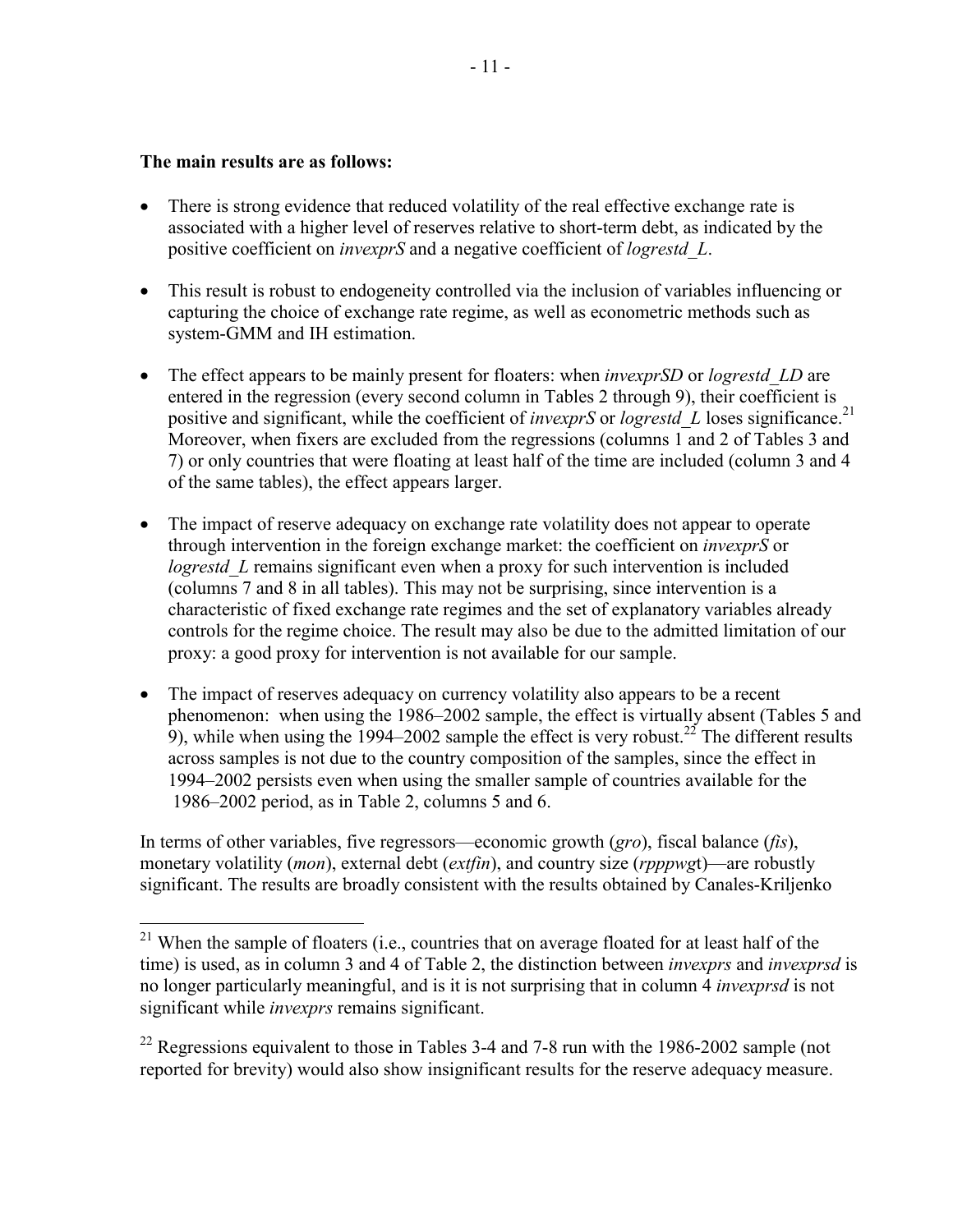and Habermeier (1999) and Devereux and Lane (2003), although financial deepness (*findeap*) was among the variables found significant in these studies and is generally not significant in our regressions. On the other hand, monetary volatility (*mon*)—not included in the two studies mentioned—is highly significant, indicating that monetary policy is important for short-term real exchange rate volatility.<sup>23</sup> The estimated coefficient on the fiscal balance is somewhat puzzling, since a positive sign implies that a higher deficit can be expected to result in lower volatility of the real effective exchange rate.

 When comparing the results of this paper to the other studies, it is important to notice the relative importance of time-variance ("within variance") versus cross-country variance ("between variance"). Table 1 shows that for many variables the "within" variance is at least as important as the "between" variance. Indeed, in the case of the dependent variable the "within" standard deviation is nearly twice as large as the "between" standard deviation. It is not surprising, therefore, that our results do not coincide with those of the other two studies, which employ a cross-sectional approach.

 $\overline{a}$ 

 $^{23}$  The fact that the volatility of the terms of trade was not significant may simply reflect the lack of good intra-year data (*tot* was constructed as the absolute value of the annual change in the terms of trade).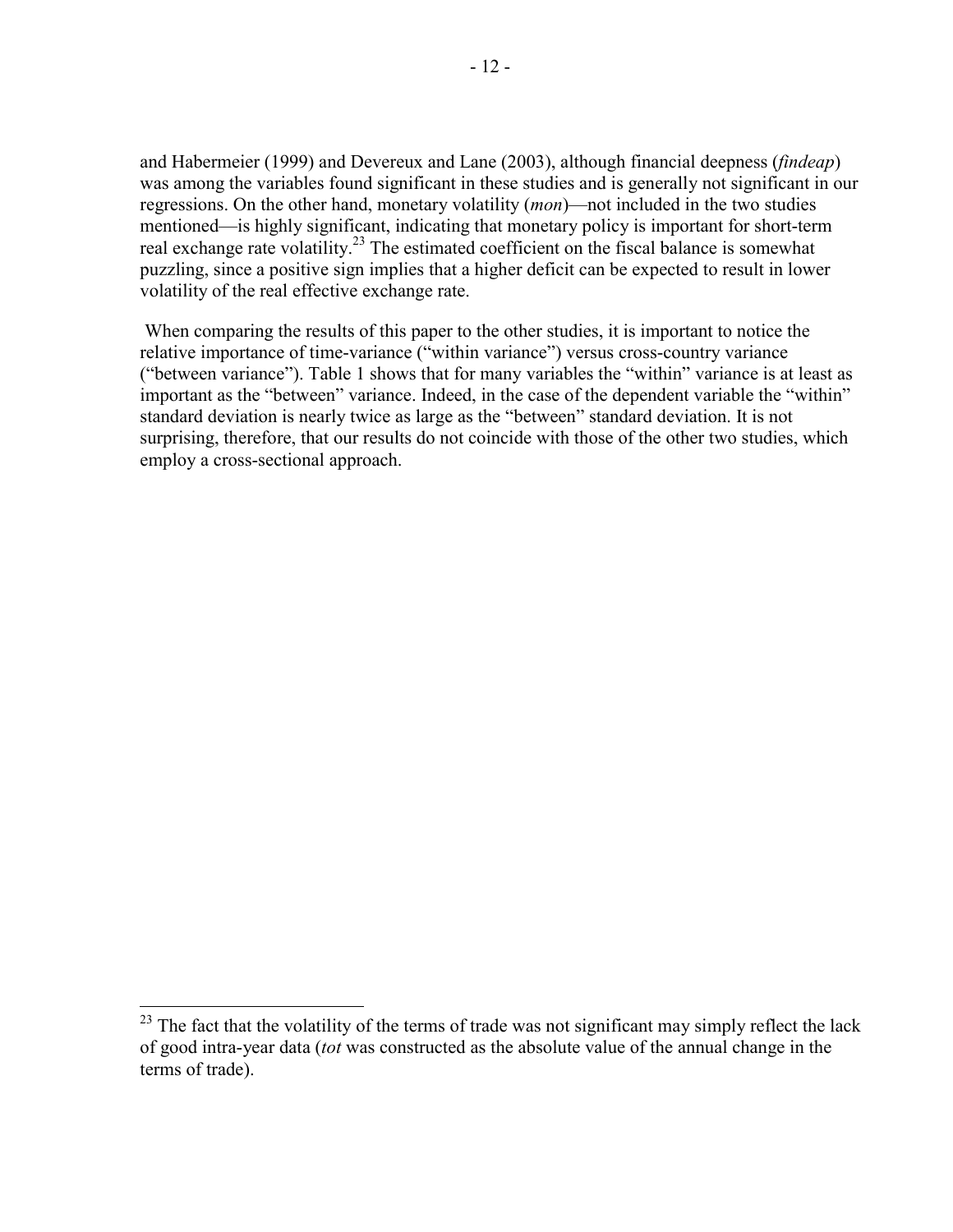#### **Box 1. How to Interpret Tables 2-10**

The focus of the paper is on the role of the reserve indicators in reducing exchange rate volatility. Because these indicators are non-linear transformations of the reserve adequacy indicators discussed above, particular care needs be taken when interpreting the signs of the coefficients. Tables 2-5 and 10 use the inverse of the exponential of the reserve measure, while Tables 6-9 use a (natural) logarithmic transformation of the reserve measure. Also, these measures are multiplied by the flexible exchange rate dummy (when presenting a *D* at the end of the name):

- Hence, a positive coefficient on *invexprS* implies a negative non-linear effect of the reserves to short-term debt ratio (given that *invexprS* declines when the reserve ratio increases) on exchange rate volatility. Conversely, the same effect is captured by a negative *logrestd\_L*.
- A positive coefficient for *invexprSD* (i.e., *invexprS* multiplied by the exchange rate dummy, which takes the value of 1 for a floating managed floating regime) in the second column indicates a "larger" effect of the reserves to short-term debt ratio under the floating exchange rate regime. Again, the same effect is captured by a negative *logrestd\_LD*.

Regarding the headings in Tables 2-9: "Main" refers to the main specification; "Only sig." refers to retention of only variables that are significant in the main specification; "No outliers" refers to the elimination of countries that appeared as outliers with high leverage (in order to ensure that the results are not driven by a few observations), as visible in Figures 2 and 3 for regressions with fixed effects in the two samples; "W/ interv" refers to the inclusion of the intervention proxy; "No fixers" refers to the elimination of countries that were pure fixers (exchange rate dummy always equal to 0) throughout the sample; "Only floaters" refers to retention of only countries that were floating at least half of the time (exchange rate dummy always larger than 0.5, on average); "86 sample" refers to the retention only of the 22 countries that are present in the 1986–2002 sample (in order to ensure comparability of results across the two samples).

Table 10 reports IH estimations for the regressions with all control variables and with only significant ones for both samples, reporting only the coefficient estimate on *invexprS*. Due to the nature of the methodology, the exchange rate dummy was dropped from the set of variables (even when included, the results do not vary significantly)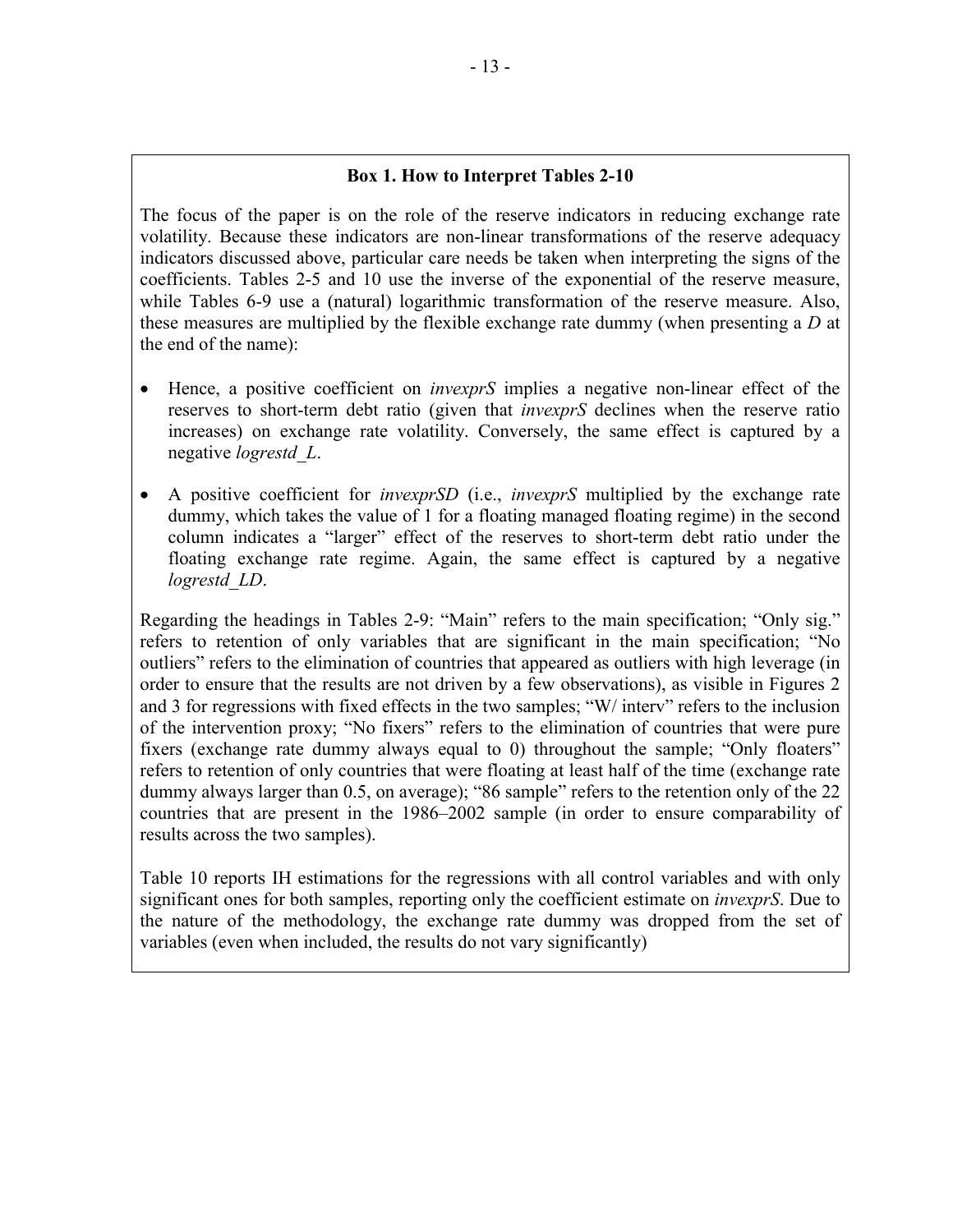#### **V. QUANTIFYING THE ESTIMATED EFFECTS**

The relationship is non-linear. Hence, the impact of an increase in reserve adequacy on the short-term volatility of the real exchange rate depends on the initial level of the reserve ratio: the higher the level of reserves, the smaller the effect of a given increase in reserves on the variability of the real exchange rate. Also, for any level of the reserve ratio, the effect of any increase is smaller than the effect of a decrease. The two non-linear specifications (the inverse of the exponential of reserves and the logarithm of reserves) indicate a different magnitude of the effect due to the different functional form; the flatter shape of the latter obviously implies a somewhat smaller impact.

To illustrate the magnitude of the effect, consider the case in which the average country in the 1994–2002 sample would halve its ratio of reserves to short-term debt from 170 percent (see Table 1) to 85 percent:

- On the basis of the exponential specification with a coefficient of 0.02 (roughly the one for *invexprS* in the main regressions in Table 2), such a country would experience an increase in exchange rate volatility (i.e., in the standard deviation of the monthly changes in the real exchange rate), by almost 20 percent.<sup>24</sup>
- This implies that the probability of a change in the real exchange rate that is larger than two times its initial standard deviation would double from 5 to 10 percent.
- On the basis of the logaritmic specification with a coefficient of negative 0.004 (roughly the one for *logresstd\_L* in the main regressions in Table 6), the effect is almost half that with the exponential specification.

When considering the effect for floaters, the appropriate coefficient is about 0.04 (the sum of *invexprS* and *invexprsd*, in Tables 2 and 3), which would tend to indicate an effect that is twice as large. However, the average reserve ratio is lower and exchange rate volatility higher for floaters than for the whole sample (respectively, 100 percent and 4.4 percent). When taking these values into account, the effect for floaters of halving the reserve ratio turns out to be similar to the one described above for the whole sample.

Regarding the control variables, the significant effects would indicate that, on average:

 $\overline{a}$ 

• A 1 percentage point increase in monetary volatility would increase volatility by 0.7-0.8 percentage-points (or by about 20 percent of average sample volatility in 2002). This suggests that three quarters of monetary volatility is translated into exchange rate volatility.

 $24$  Reflecting the non-linearity, the effect of an increase in the reserve ratio of equal magnitude (i.e. from 170 percent to 255 percent) would imply a decline in volatility by less than 10 percent.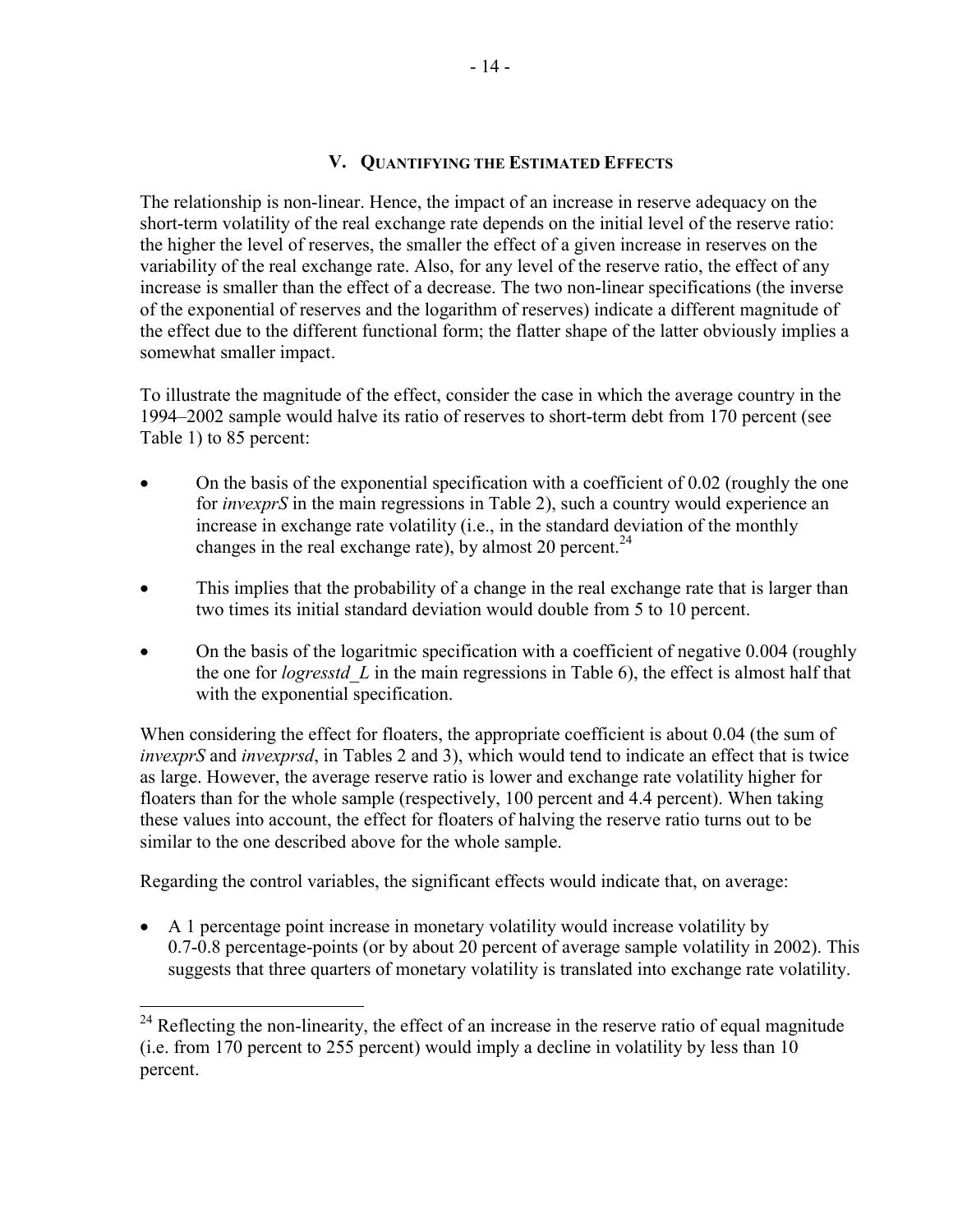It is interesting to note that the effect is larger (close to 1) when pure fixers are excluded from the sample (Table 2, columns 1-4).

- A 1 percentage point increase in real GDP growth would reduce volatility by 0.2 percentage points (or by about 6 percent).
- A 10 percentage point increase in external debt relative to GDP growth would increase volatility by 0.6 percentage points (or by about 20 percent).

#### **VI. STANDARD METHODOLOGIES**

As a matter of illustration, we also present the results of using the standard ordinary least squares (OLS) and fixed-effect estimation methods, both in a bivariate and multivariate setup (see Table 11). As explained earlier, these methods are considered as less reliable than the system-GMM because they do not control for endogeneity. The significant coefficient on the reserves variable in the bivariate OLS regressions simply confirms what can be visibly discerned in Figure 1, and bivariate fixed-effect regressions indicate that the result cannot be solely explained in terms of country-specific constant terms. The multivariate OLS and fixed effect regressions shows that the result is robust to controlling for other determinants of exchange rate volatility and in particular to the inclusion of factors (the exchange rate regime) that may drive both the level of reserves and exchange rate volatility.

We also conducted fixed-effects and difference-GMM estimations for most specifications in Tables 2 through 9. In these estimations, not reported for reasons of brevity, we found again a very robust effect of reserves on the volatility of the real exchange rate. However, these methods were providing less consistent results in terms of whether the effect applies to fixers or floaters or whether it changes over time.

#### **VII. CONCLUSIONS**

The paper finds strong evidence of a negative non-linear effect of reserves on the short-term volatility of the real effective exchange rate, for a sample of emerging market countries. This effect is found to be robust to endogeneity, particularly to controlling for the role of exchange rate regime, which could influence both the choice of reserves as well as the volatility of the exchange rate. Endogeneity was controlled for by including variables influencing or capturing the choice of exchange rate regime, as well as econometric methods such as system-GMM and IH estimation and lagging reserve adequacy measures.

The effect is not particularly large. If the average country in the 1994–2002 sample halved its ratio of reserves to short-term debt, it could experience an increase in exchange rate volatility of up to 20 percent. This implies that the probability of a change in the real exchange rate that is larger than two times its initial standard deviation would almost double.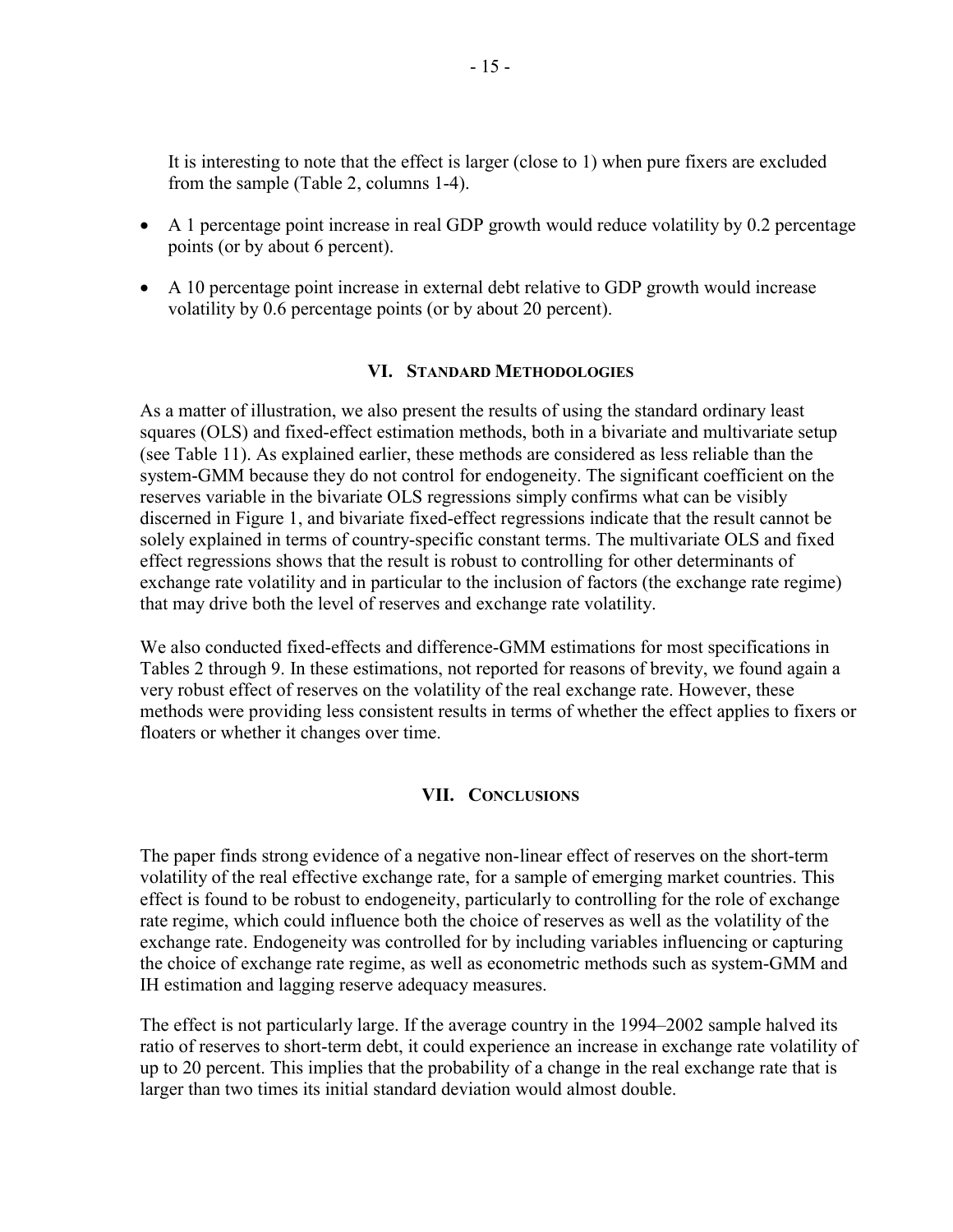The effect appears mainly associated with floaters. The estimated coefficient is higher when the sample is restricted to only floaters. Also, when a different slope for floaters is allowed, the coefficient for the whole sample loses significance while the one for floaters is strongly significant. Even though estimates are different, when taking into account also the sample differences in reserve ratio and exchange rate volatility, the overall impact of changing the reserve ratio on volatility appears similar for floaters and for the whole sample.

In terms of the channel through which this effect operates, only tentative conclusions can be made at this stage. The effect does not appear to operate via the use of reserves to intervene in the foreign exchange market, but rather through signaling a greater potential for foreign exchange intervention in a crisis situation or a generally increased "comfort level." Further research would be needed to identify the channels through which the higher reserve levels are working. For example, a proxy for exchange market intervention that better captures policy intentions could provide further insights into this important issue.

Other policy actions may, however, be at least as powerful as reserve accumulation in reducing real exchange rate volatility. In particular, monetary volatility and external debt seem to be powerful determinants of real exchange rate volatility, suggesting that a credible and stability-oriented monetary policy combined with external debt management would be important elements of any policy package aimed at reducing unwanted real exchange rate volatility.

The results of this paper should not be interpreted as unequivocally advocating an increase in reserve levels. First, the non-linear nature of the relationship implies that the benefits would mainly be confined to countries with relatively low reserves.<sup>25</sup> And second, the benefits of increased reserves in terms of reduced currency volatility—as argued in this paper—as well as lower interest rates, reduced risk of currency crisis, and a more predictable business environment—as argued in previous literature—would need to be compared with the drawbacks, most notably the costs associated with holding reserves.

 $\overline{a}$ 

 $^{25}$  In a recent comprehensive study, Clark and others (2003) find some evidence in favor of a negative effect of the exchange rate on trade, but this relationship is not found to be robust to the inclusion of time-varying country effects in the panel specification. However, the elimination of the time variation may not be particularly appropriate for investigating the effect of exchange rate volatility, given that such volatility exhibits substantial within-country variability (as shown in Table 1).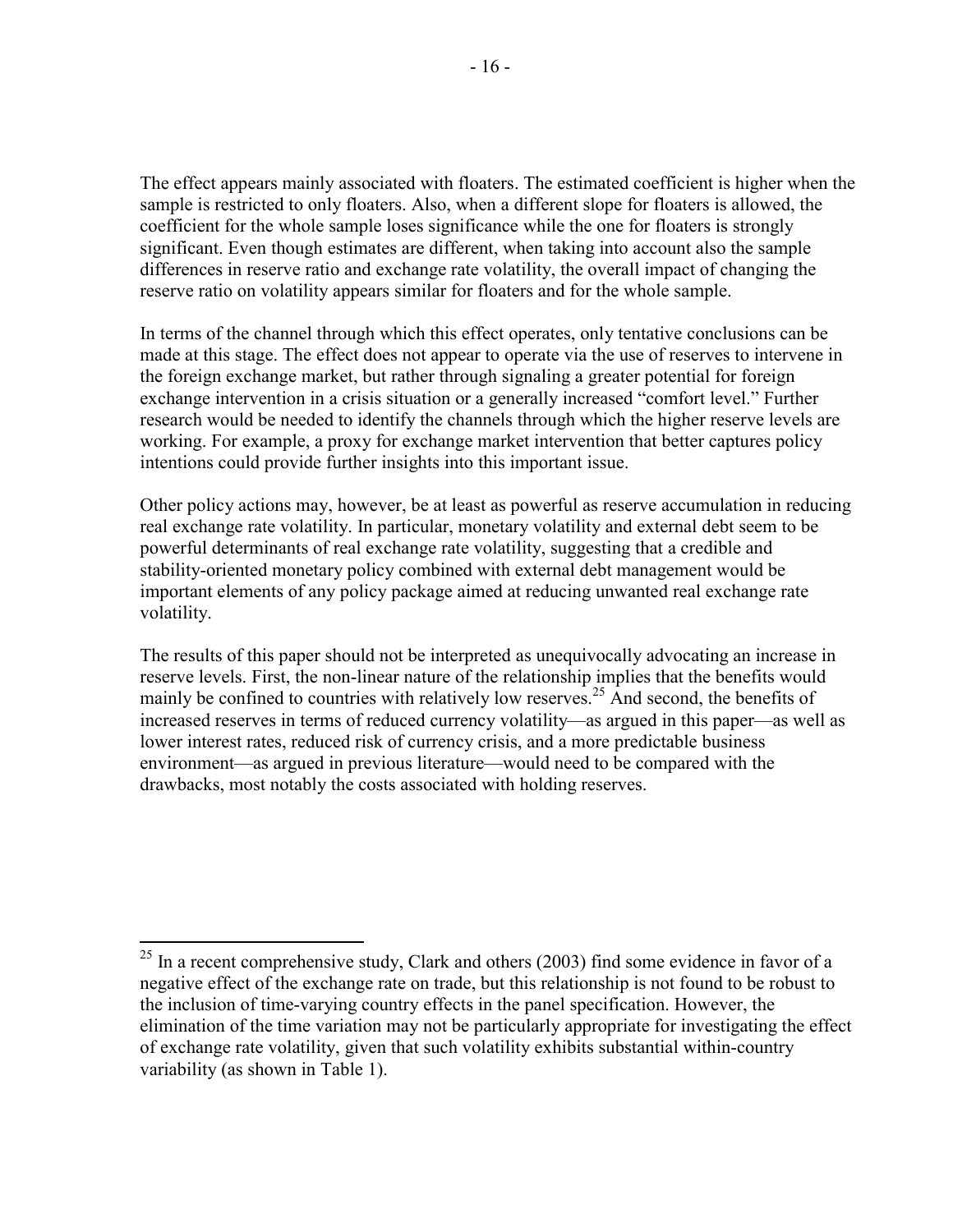#### **DEFINITION OF VARIABLES**

All series are from the IMF's *World Economic Outlook (*WEO) database unless otherwise specified.

### **References**

| vdreer        | Standard deviation of monthly changes of the natural logarithm of the real<br>effective exchange rate (REER) (source: IMF Internal Notice System).                                                                                     |
|---------------|----------------------------------------------------------------------------------------------------------------------------------------------------------------------------------------------------------------------------------------|
|               | <b>Reserve variables</b> (lagged one period in all regressions)                                                                                                                                                                        |
| resstd        | The ratio of reserve assets to short-term debt on a remaining maturity basis.<br>Short-term debt for Korea is based on staff estimates. Short-term debt for<br>South Africa includes the forward book liabilities of the central bank. |
| resi          | The ratio of reserve assets to average monthly imports of goods and<br>nonfactor services (GNFS).                                                                                                                                      |
| resy          | The ratio of reserve assets to nominal GDP.                                                                                                                                                                                            |
| invexprS/ I/Y | Inverse of the exponential of the above three measures, respectively.                                                                                                                                                                  |
|               | Variables reflecting macroeconomic factors and volatility of fundamentals                                                                                                                                                              |
| fis           | The fiscal balance as ratio of nominal GDP.                                                                                                                                                                                            |
| infl          | The CPI inflation rate (annual percent change).                                                                                                                                                                                        |
| gro           | Real GDP growth (annual percent change).                                                                                                                                                                                               |
| mon           | Annual standard deviation of monthly changes of broad money (source:<br><b>IMF</b> International Financial Statistics).                                                                                                                |
| tot           | The absolute value of the difference in annual growth rates of GNFS<br>import and export price deflators                                                                                                                               |
|               | Variables that affect the choice of exchange rate regime                                                                                                                                                                               |
| tropen        | Trade openness, measured as the ratio of the sum of annual GFNS<br>exports and imports to nominal GDP.                                                                                                                                 |
| findeap       | An indicator domestic financial deepness: the ratio of broad money to<br>nominal GDP.                                                                                                                                                  |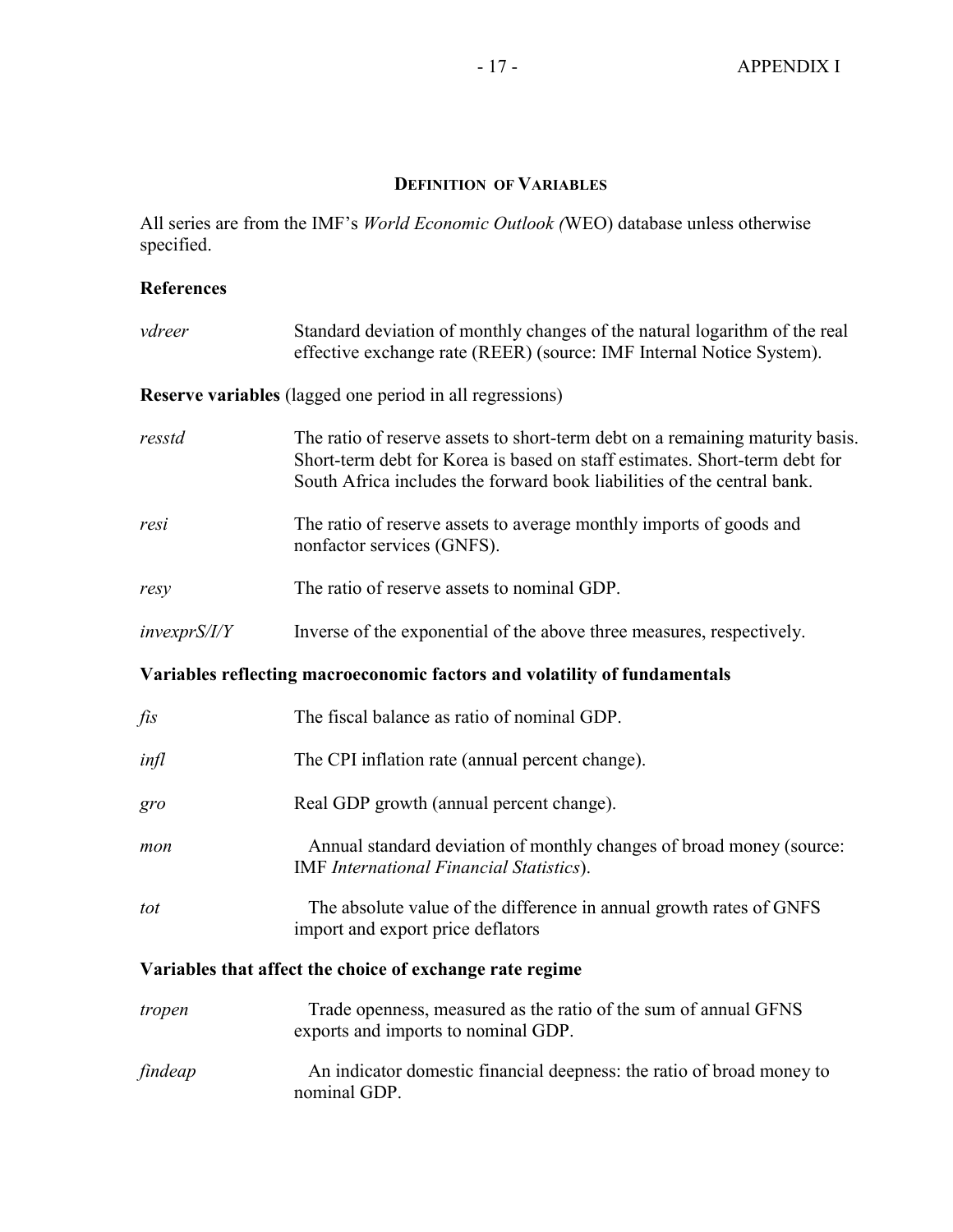| extfin  | An indicator external financial exposure: the ratio of total external debt to<br>GDP.                                                                         |
|---------|---------------------------------------------------------------------------------------------------------------------------------------------------------------|
| rppppc  | An indicator of the country's level of economic development: per capita<br>constant-price GDP measured at the purchasing power parity (PPP)<br>exchange rate. |
| rpppwgt | A size indicator: GDP measured at PPP exchange rates and deflated by the<br>U.S. GDP deflator.                                                                |

#### **Exchange rate regime (dummy)**

*exdrum* A dummy describing the exchange rate regime: floating, managed float, or freely falling = 1; de facto peg or crawling  $peg = 0$ . Based on Reinhart and Rogoff (2002) dataset, which is available until 2001. Datapoints for 2002 are equal to 2001, with the exception of Venezuela, which was classified as a 1.

#### **Foreign exchange intervention proxy**

*interv* **A** proxy of foreign exchange intervention. The standard deviation of monthly difference in the ratio of reserves to GDP.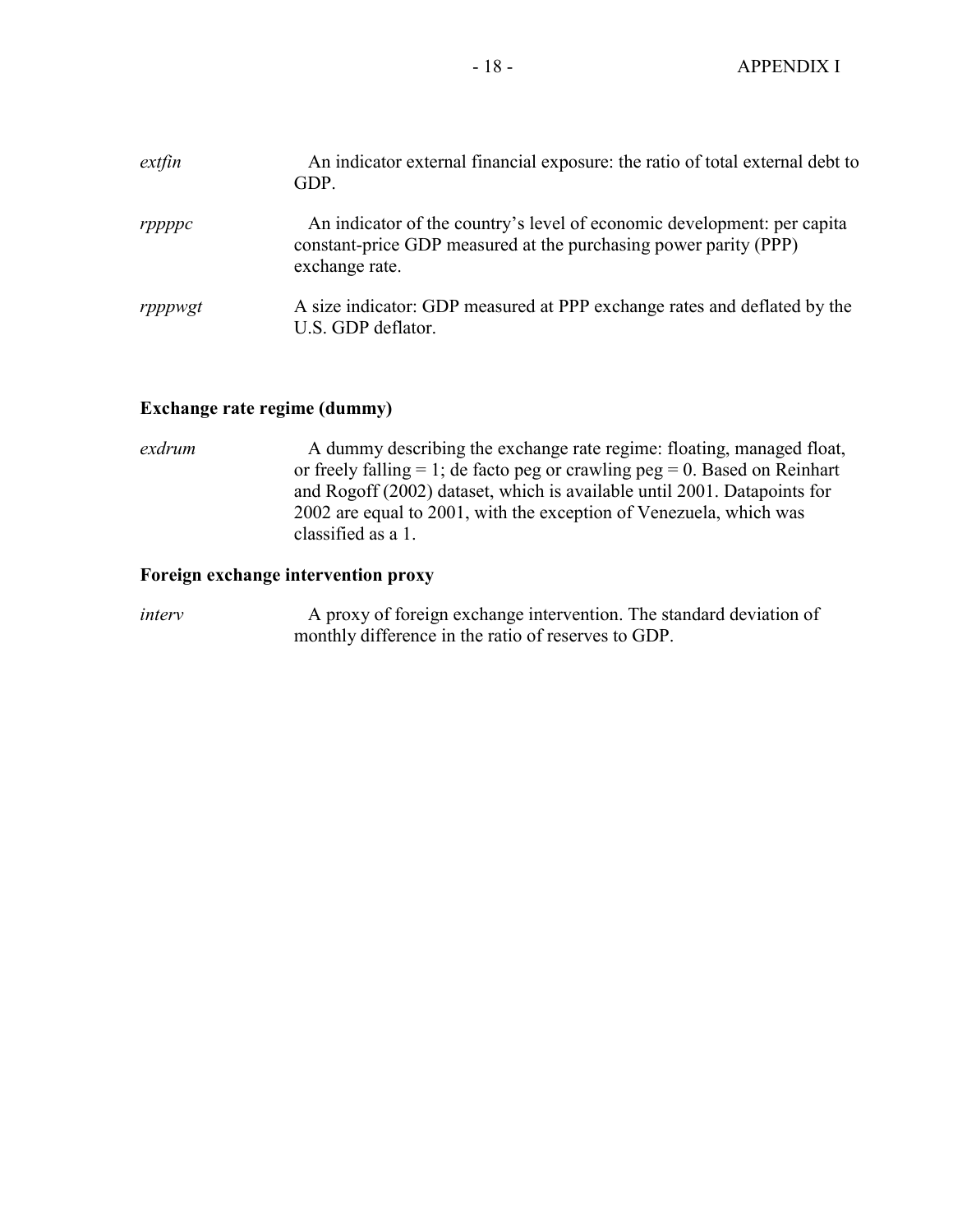| Variable | Mean     | <b>SD</b> | Between SD | Within SD |
|----------|----------|-----------|------------|-----------|
|          |          |           |            |           |
| vdreer   | 0.028    | 0.032     | 0.017      | 0.028     |
| resstd   | 1.668    | 1.836     | 1.629      | 0.899     |
| resi     | 5.470    | 2.822     | 2.464      | 1.444     |
| resy     | 0.145    | 0.087     | 0.077      | 0.043     |
| gro      | 0.032    | 0.044     | 0.021      | 0.039     |
| fis      | $-0.038$ | 0.038     | 0.026      | 0.028     |
| infl     | 0.148    | 0.271     | 0.150      | 0.226     |
| tot      | 0.050    | 0.065     | 0.041      | 0.051     |
| tropen   | 0.691    | 0.414     | 0.405      | 0.111     |
| mon      | 0.022    | 0.017     | 0.012      | 0.013     |
| exrdum   | 0.377    | 0.486     | 0.332      | 0.360     |
| findeap  | 0.555    | 0.325     | 0.320      | 0.078     |
| extfin   | 0.511    | 0.230     | 0.193      | 0.131     |
| rppppc   | 62.079   | 35.900    | 36.043     | 5.578     |
| rpppwgt  | 4.976    | 8.225     | 8.183      | 1.677     |
| interv   | 0.075    | 0.062     | 0.039      | 0.049     |

Table 1. Descriptives: 1994–2002, 28 Emerging Markets

Note: SD, standard deviation.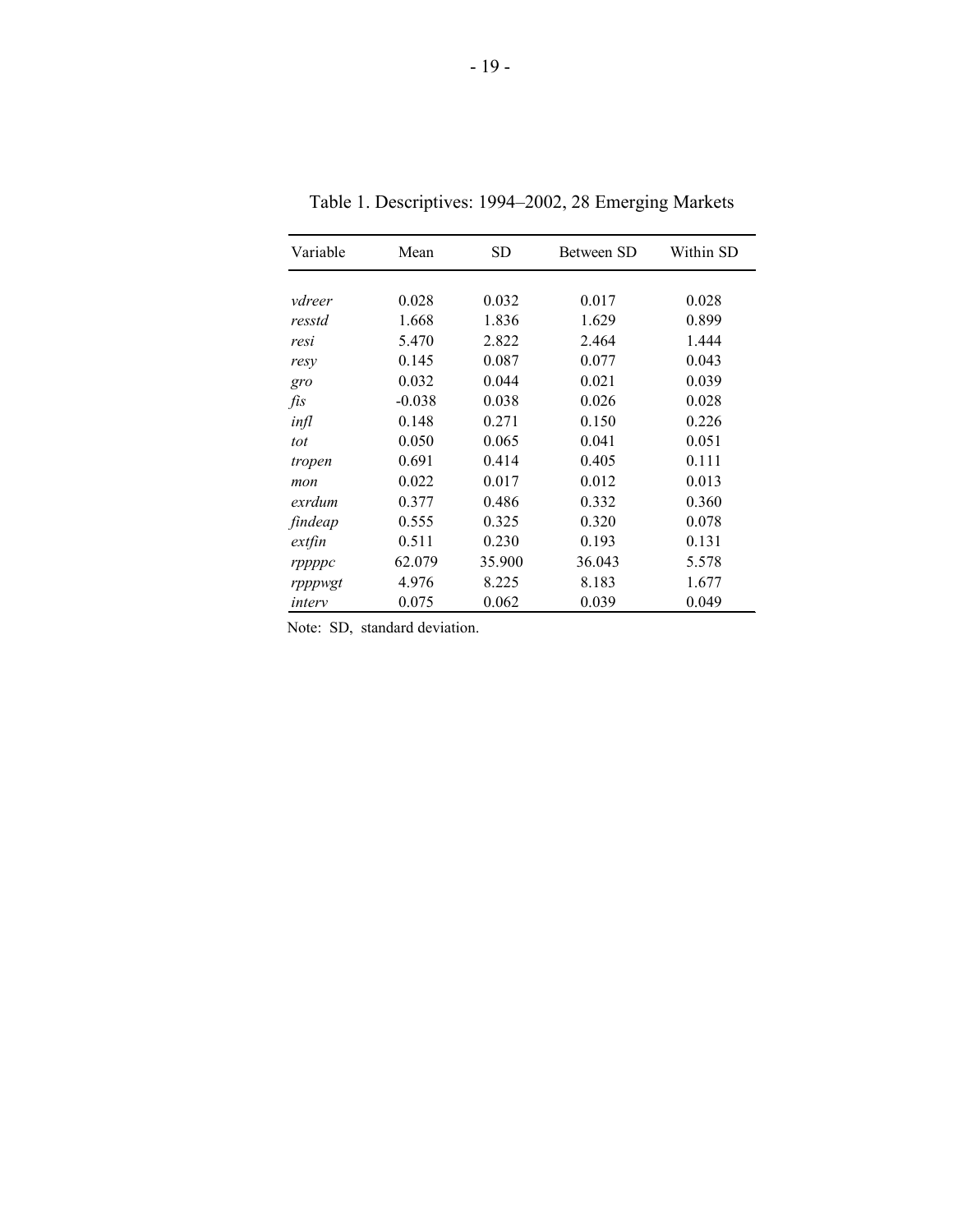|                    | Main         | Main         | Only sig.    | Only sig.    | No outliers  | No outliers  | W/ interv    | W/ interv    |
|--------------------|--------------|--------------|--------------|--------------|--------------|--------------|--------------|--------------|
| invexpRS           | 0.016        | 0.004        | 0.021        | 0.010        | 0.011        | 0.003        | 0.016        | 0.005        |
|                    | $(2.18)$ **  | (0.41)       | $(2.38)$ **  | (1.10)       | (1.49)       | (0.35)       | $(2.07)$ **  | (0.46)       |
| invexpRSD          |              | 0.031        |              | 0.018        |              | 0.023        |              | 0.028        |
|                    |              | $(2.62)$ *** |              | $(2.60)$ *** |              | $(1.90)*$    |              | $(2.45)$ **  |
| $gro_{-}$          | $-0.208$     | $-0.212$     | $-0.244$     | $-0.233$     | $-0.162$     | $-0.160$     | $-0.203$     | $-0.208$     |
|                    | $(4.06)$ *** | $(4.40)$ *** | $(3.55)$ *** | $(3.95)$ *** | $(3.86)$ *** | $(4.04)$ *** | $(4.15)$ *** | $(4.46)$ *** |
| $\mathit{fis}_{-}$ | 0.082        | 0.074        | 0.101        | 0.089        | 0.007        | 0.012        | 0.088        | 0.078        |
|                    | $(2.07)$ **  | $(1.84)$ *   | $(2.34)$ **  | $(1.89)*$    | (0.17)       | (0.25)       | $(2.23)$ **  | $(1.96)$ *   |
| infl               | $-0.006$     | $-0.008$     |              |              | 0.001        | 0.000        | $-0.005$     | $-0.007$     |
|                    | (0.60)       | (0.72)       |              |              | (0.09)       | (0.02)       | (0.49)       | (0.61)       |
| tot                | $-0.005$     | $-0.013$     |              |              | $-0.003$     | $-0.013$     | $-0.005$     | $-0.013$     |
|                    | (0.13)       | (0.34)       |              |              | (0.07)       | (0.30)       | (0.15)       | (0.32)       |
| tropen             | $-0.009$     | $-0.009$     |              |              | $-0.009$     | $-0.009$     | $-0.011$     | $-0.010$     |
|                    | (1.21)       | (1.19)       |              |              | (1.28)       | (1.26)       | (1.32)       | (1.23)       |
| mon                | 0.775        | 0.785        | 0.749        | 0.717        | 0.410        | 0.442        | 0.760        | 0.768        |
|                    | $(2.88)$ *** | $(2.97)$ *** | $(4.00)$ *** | $(3.78)$ *** | $(2.87)$ *** | $(3.02)$ *** | $(2.88)$ *** | $(2.95)$ *** |
| exrdum             | 0.007        | $-0.006$     |              |              | 0.008        | $-0.003$     | 0.007        | $-0.005$     |
|                    | $(1.89)*$    | (1.14)       |              |              | $(2.39)$ **  | (0.41)       | $(1.94)$ *   | (0.96)       |
| findeap            | 0.003        | $-0.001$     |              |              | 0.003        | 0.000        | 0.001        | $-0.001$     |
|                    | (0.26)       | (0.06)       |              |              | (0.33)       | (0.00)       | (0.15)       | (0.12)       |
| extfin             | 0.060        | 0.060        | 0.053        | 0.050        | 0.036        | 0.037        | 0.057        | 0.059        |
|                    | $(3.54)$ *** | $(3.57)$ *** | $(3.64)$ *** | $(3.59)$ *** | $(1.77)*$    | $(1.83)*$    | $(3.32)$ *** | $(3.46)$ *** |
| rppppc             | 0.000        | 0.000        |              |              | 0.000        | 0.000        | 0.000        | 0.000        |
|                    | (0.94)       | (1.41)       |              |              | (1.17)       | (1.44)       | (0.83)       | (1.34)       |
| rpppwgt            | 0.001        | 0.001        | 0.001        | 0.001        | 0.001        | 0.001        | 0.001        | 0.001        |
|                    | $(2.75)$ *** | $(2.81)$ *** | $(3.40)$ *** | $(3.31)$ *** | $(1.71)^*$   | $(1.79)*$    | $(2.86)$ *** | $(2.90)$ *** |
| interv             |              |              |              |              |              |              | 0.049        | 0.030        |
|                    |              |              |              |              |              |              | (1.48)       | (0.99)       |
| Constant           | $-0.021$     | $-0.017$     | $-0.017$     | $-0.015$     | $-0.005$     | $-0.003$     | $-0.021$     | $-0.017$     |
|                    | (1.38)       | (1.14)       | (1.62)       | (1.45)       | (0.36)       | (0.22)       | (1.34)       | (1.14)       |
|                    |              |              |              |              |              |              |              |              |
| Observations       | 252          | 252          | 252          | 252          | 216          | 216          | 251          | 251          |
| No. of countries   | 28           | 28           | 28           | 28           | 24           | 24           | 28           | 28           |

| Table 2. Volatility of Growth in REER, Basic Table: 1994–2002 |
|---------------------------------------------------------------|
| (28 Emerging Market Economies)                                |

\* Significant at 10%; \*\* significant at 5%; \*\*\* significant at 1%.

Note: Robust z statistics in parentheses. REER, real effective exchange rate.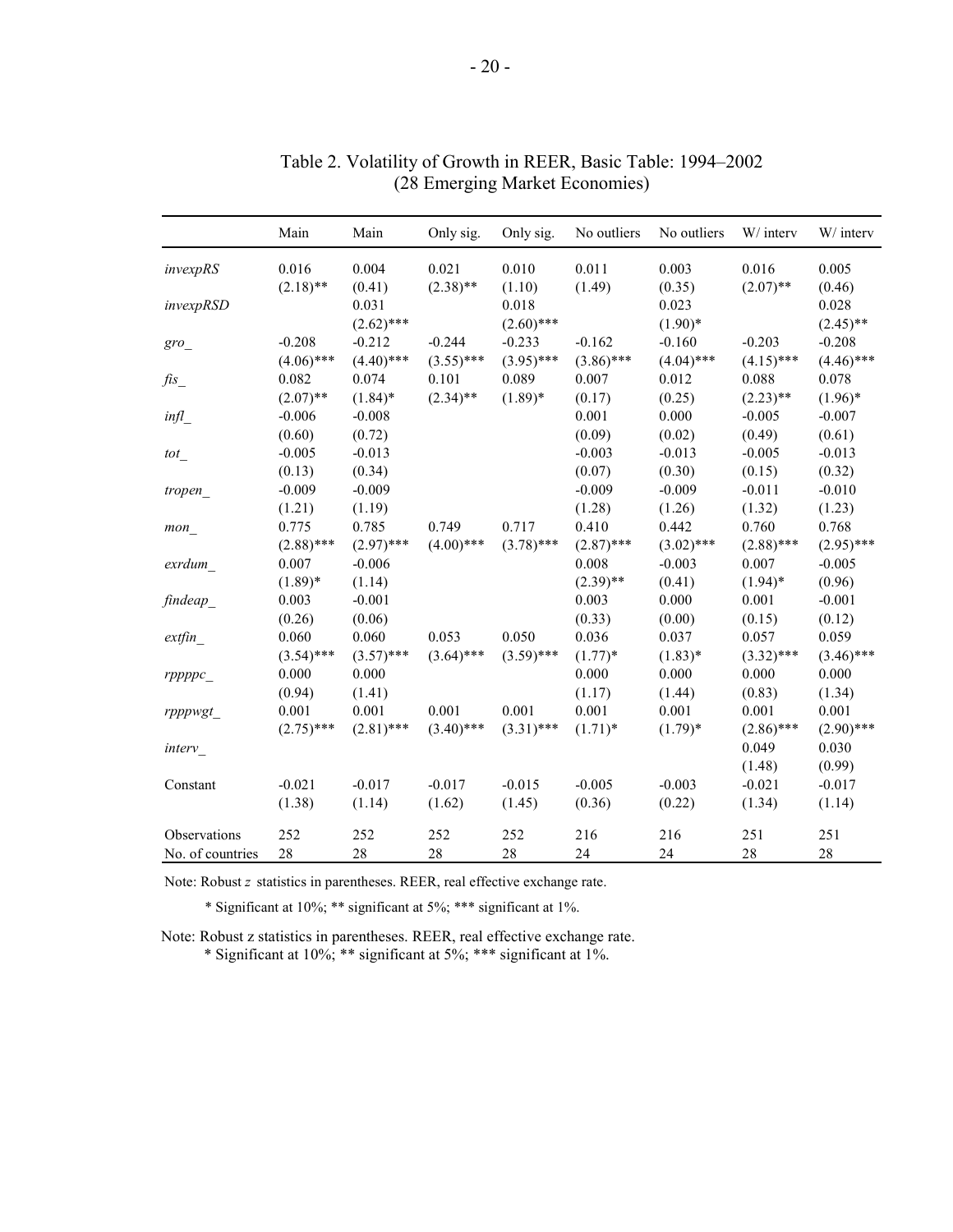|                      | No fixers    | No fixers    | Only floaters | Only floaters | 86 sample    | 86 sample    |
|----------------------|--------------|--------------|---------------|---------------|--------------|--------------|
| invexpRS             | 0.021        | $-0.002$     | 0.038         | 0.051         | 0.011        | $-0.003$     |
|                      | $(1.79)^*$   | (0.10)       | $(4.19)$ ***  | $(2.61)$ ***  | (1.39)       | (0.28)       |
| invexpRSD            |              | 0.039        |               | $-0.018$      |              | 0.038        |
|                      |              | $(2.56)$ **  |               | (0.78)        |              | $(2.93)$ *** |
| $gro$ <sub>-</sub>   | $-0.190$     | $-0.202$     | $-0.177$      | $-0.173$      | $-0.200$     | $-0.205$     |
|                      | $(3.89)$ *** | $(4.37)$ *** | $(3.38)$ ***  | $(3.15)$ ***  | $(3.45)$ *** | $(3.80)$ *** |
| $\operatorname{fis}$ | 0.103        | 0.097        | 0.119         | 0.122         | 0.099        | 0.092        |
|                      | $(3.22)$ *** | $(2.97)$ *** | $(3.28)$ ***  | $(3.39)$ ***  | $(2.42)$ **  | $(2.15)$ **  |
| infl                 | $-0.007$     | $-0.008$     | $-0.012$      | $-0.012$      | 0.001        | $-0.000$     |
|                      | (0.56)       | (0.66)       | (1.29)        | (1.38)        | (0.10)       | (0.00)       |
| tot                  | $-0.022$     | $-0.033$     | $-0.011$      | $-0.006$      | $-0.016$     | $-0.032$     |
|                      | (0.59)       | (0.85)       | (0.32)        | (0.18)        | (0.39)       | (0.78)       |
| tropen               | $-0.009$     | $-0.010$     | $-0.047$      | $-0.048$      | $-0.004$     | $-0.003$     |
|                      | (1.01)       | (1.12)       | $(5.04)$ ***  | $(4.79)$ ***  | (0.35)       | (0.30)       |
| mon                  | 0.987        | 1.018        | 1.118         | 1.105         | 0.698        | 0.727        |
|                      | $(3.02)$ *** | $(3.31)$ *** | $(3.80)$ ***  | $(3.65)$ ***  | $(2.15)$ **  | $(2.34)$ **  |
| exrdum               | 0.003        | $-0.014$     | 0.009         | 0.018         | 0.008        | $-0.010$     |
|                      | (0.66)       | $(2.22)$ **  | $(1.90)*$     | (1.43)        | (1.41)       | (1.33)       |
| findeap              | 0.010        | 0.008        | 0.017         | 0.016         | $-0.006$     | $-0.010$     |
|                      | (0.64)       | (0.58)       | $(2.08)$ **   | $(2.09)$ **   | (0.44)       | (0.86)       |
| extfin               | 0.083        | 0.086        | 0.120         | 0.121         | 0.062        | 0.063        |
|                      | $(6.10)$ *** | $(7.02)$ *** | $(7.89)$ ***  | $(7.62)$ ***  | $(3.54)$ *** | $(3.66)$ *** |
| rppppc               | 0.000        | 0.000        | 0.000         | 0.000         | 0.000        | 0.000        |
|                      | $(2.05)$ **  | $(2.52)$ **  | $(6.47)$ ***  | $(6.64)$ ***  | (0.89)       | (1.26)       |
| rpppwgt_             | 0.002        | 0.002        | $-0.000$      | $-0.000$      | 0.001        | 0.001        |
|                      | $(1.95)*$    | $(2.22)$ **  | (0.36)        | (0.56)        | $(2.42)$ **  | $(2.55)$ **  |
| Constant             | $-0.051$     | $-0.044$     | $-0.075$      | $-0.081$      | $-0.018$     | $-0.013$     |
|                      | $(2.48)$ **  | $(2.32)$ **  | $(6.53)$ ***  | $(5.76)$ ***  | (1.05)       | (0.80)       |
| Observations         | 171          | 171          | 108           | 108           | 198          | 198          |
| No. of countries     | 19           | 19           | 12            | 12            | 22           | 22           |

| Table 3. Volatility of Growth in REER, Sample Changes: 1994–2002 |  |
|------------------------------------------------------------------|--|
| (28 Emerging Market Economies)                                   |  |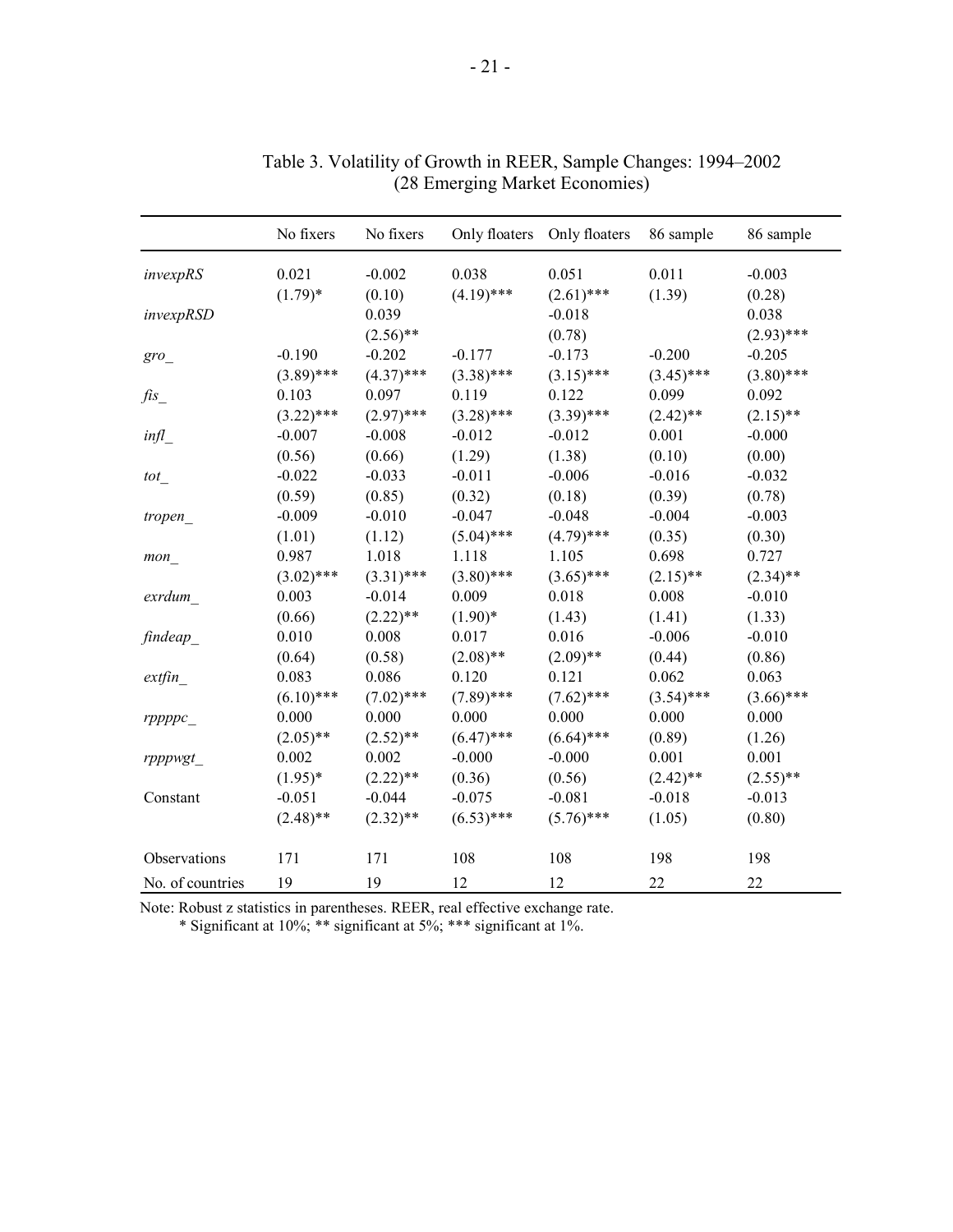| invexpRl                  | Main                 | Main                                                            | W/ interv             | W/interv                    | No fixers             | No fixers             | Main                  | Main                  | W/interv              | $W/$ interv          | No fixers             | No fixers            |
|---------------------------|----------------------|-----------------------------------------------------------------|-----------------------|-----------------------------|-----------------------|-----------------------|-----------------------|-----------------------|-----------------------|----------------------|-----------------------|----------------------|
|                           | (0.87)<br>0.012      |                                                                 | (0.85)<br>0.012       | 0.008                       | (0.50)<br>0.011       | $-0.013$<br>(0.42)    |                       |                       |                       |                      |                       |                      |
| invexpRD                  |                      | $\begin{array}{c} 0.004 \\ 0.18) \\ 0.015 \\ 0.015 \end{array}$ |                       | $(0.37)$<br>0.004<br>(0.14) |                       | (0.98)<br>0.032       |                       |                       |                       |                      |                       |                      |
| i n v exp RY              |                      |                                                                 |                       |                             |                       |                       | 0.111                 | 0.079                 | 0.096                 | 0.070                | $0.107\,$             | 0.008                |
|                           |                      |                                                                 |                       |                             |                       |                       | $(2.06)$ **           | (1.40)                | $(1.87)*$             | (1.30)               | (1.36)                | (0.10)               |
| invexpRYD                 |                      |                                                                 |                       |                             |                       |                       |                       | (0.87)<br>0.049       |                       | (0.79)<br>0.044      |                       | $(2.38)$ **<br>0.122 |
| $\partial \iota \partial$ | $-0.208$             | $-0.207$                                                        | $-0.203$              | $-0.202$                    | $-0.193$              | $-0.201$              | $-0.190$              | $-0.191$              | 0.186                 | $-0.189$             | $-0.171$              | $-0.189$             |
|                           | $(3.94)***$          | $(4.09)$ **                                                     | $(3.95)***$           | $(4.02)$ ***                | $(3.69)$ ***          | $(3.89)***$           | $(4.28)***$           | $(4.48)***$           | $(4.27)$ **           | $(4.43)$ ***         | $(3.88)$ ***          | $(4.35)***$          |
| $\mathit{fis}_-$          | 0.083                |                                                                 | 0.089                 | 0.085                       | 0.105                 | 0.102                 | 0.082                 | 0.079                 | 0.089                 | 0.082                | 0.098                 | 0.098                |
|                           | $(2.01)$ **          | $0.078$<br>(1.92)*                                              | $(2.17)$ **           | $(2.11)$ **                 | $(3.11)^***$          | $(3.02)$ ***          | $(2.19)$ **           | $(2.13)$ **           | $(2.38)$ **<br>-0.006 | $(2.26)$ **          | $(3.29)$ ***          | $(3.41)***$          |
| Mui                       | $-0.005$             | $-0.005$                                                        | $-0.005$              | $-0.004$                    | $-0.007$              | $-0.007$              | $-0.010$              | $-0.009$              |                       | $-0.007$             | $-0.009$<br>$(0.72)$  | $-0.010$             |
|                           | (0.43)               | (0.48)                                                          | (0.44)                | (0.39)                      | (0.58)                | (0.54)                | (0.99)                | (0.92)                | (0.58)                | (0.68)               |                       | (0.89)               |
| $\overline{101}$          | $-0.007$             |                                                                 | $-0.009$              | $-0.006$                    | $-0.025$              | $-0.026$              | 0.007                 | 0.015                 | 0.005                 | 0.012                | $-0.009$              | $-0.009$             |
|                           | (0.18)               | (0.14)                                                          | (0.23)                | (0.18)                      | (0.69)                | (0.73)                | (0.18)                | (0.42)                | (0.13)                | (0.34)               | (0.23)                | (0.24)               |
| tropen_                   | $-0.009$             | $-0.009$                                                        | $-0.011$              | $-0.011$                    | $-0.012$              | $-0.012$              | $-0.005$              |                       | $-0.007$              | $-0.007$             | $-0.006$              | $-0.009$             |
|                           | (1.14)               | $(1.16)$<br>0.748                                               | (1.26)                | (1.25)                      | (1.23)                | (1.27)                | (0.54)                | $(0.67)$              | (0.76)                | (0.80)               | (0.66)                | (1.06)               |
| $mon_{-}$                 | 0.748                |                                                                 | 0.743                 | 0.739                       | 0.947                 | 0.960                 | 0.725                 | 0.701                 | 0.707                 | 0.689                | 0.910                 | 0.893                |
|                           | $(2.75)***$          | $(2.74)$ **<br>0.008                                            | $(2.79)$ **           | $(2.75)***$                 | $(2.87)$ *            | $(2.86)$ **           | $(2.61)***$           | $(2.51)$ **           | $(2.59)***$           | $(2.49)$ **          | $(2.68)***$           | $(2.60)$ ***         |
| exrdum                    | 0.009                |                                                                 | 0.009                 | 0.009                       | 0.004                 | 0.003                 | 0.008                 | $-0.034$              | 0.008                 | $-0.030$             | 0.005                 | $-0.103$             |
|                           | $(2.11)$ **          | $(1.77)$ *                                                      | $(2.17)$ **           | $(1.90)*$                   | (0.91)                | (0.56)                | $(2.18)$ **           | (0.71)                | $(2.25)$ **           | (0.62)               | (1.07)                | $(2.36)$ **          |
| findeap_                  | $-0.003$             | $-0.003$                                                        | $-0.004$              | $-0.004$                    | 0.008                 | 0.009                 | 0.009                 | $0.007$               | 0.006                 | 0.005                | 0.018                 | 0.012                |
|                           | (0.31)               | (0.29)                                                          | (0.41)                | (0.39)                      | (0.50)                | (0.56)                | (0.76)                | $(0.63)$              | (0.61)                | (0.50)               | (1.05)                | (0.74)               |
| exfin                     | $(3.58)***$<br>0.064 | 0.063                                                           | $(3.36)$ ***<br>0.061 | $(3.36)***$<br>0.061        | $(6.03)$ ***<br>0.087 | $(6.02)$ ***<br>0.086 | $(4.08)$ ***<br>0.069 | $(3.96)$ ***<br>0.067 | $(3.77)***$<br>0.066  | $(3.74)***$<br>0.064 | $(7.44)$ ***<br>0.091 | $(8.53)***$<br>0.093 |
| rpppc                     | 0.000                | $(3.57)$ ***                                                    | 0.000                 | 0.000                       | 0.000                 | 0.000                 | 0.000                 | 0.000                 | 0.000                 | 0.000                | 000                   | 0.000                |
|                           | (1.00)               |                                                                 | (0.87)                | $(0.87)$                    | (1.48)                | (1.38)                | (1.36)                | (1.33)                | (1.23)                | (1.23)               | $(1.89)*$             | $(2.18)$ **          |
| <i>i</i> Suddd.           | 0.001                | $(0.99)$<br>0.001                                               | $0.001\,$             | 0.001                       | 0.002                 | 0.002                 | 0.001                 | 0.001                 | 0.001                 | 0.001                | 0.002                 | 0.002                |
|                           | $(2.81)***$          | $(2.77)***$                                                     | $(2.96)$ **           | $(2.91)***$                 | $(2.07)$ **           | $(2.10)$ **           | $(2.40)$ **           | $(2.47)$ **           | $(2.63)***$           | $(2.65)$ **          | $(1.73)*$             | $(1.74)$ *           |
| $\text{interv}$           |                      |                                                                 | 0.053                 | 0.049                       |                       |                       |                       |                       | 0.049                 | 0.035                |                       |                      |
| Constant                  | $-0.015$             | $-0.014$                                                        | $(1.53)$<br>$-0.015$  | $(1.41)$<br>$-0.015$        | $-0.038$              | $-0.036$              | $-0.124$              | $-0.093$              | $(1.44)$<br>$-0.110$  | $(1.14)$<br>$-0.085$ | $-0.145$              | $-0.053$             |
|                           | (1.01)               | (0.98)                                                          | (1.00)                | (0.98)                      | $(2.14)$ **           | $(2.07)$ **           | $(2.22)**$            | (1.64)                | $(2.03)$ **           | (1.53)               | $(1.89)*$             | (0.66)               |
| Observations              | 252                  | 252                                                             | 251                   | 251                         | 171                   | 171                   | 252                   | 252                   | 251                   | 251                  | 171                   | 171                  |
| No. of countries          | 28                   | 28                                                              | 28                    | 28                          | $\overline{19}$       | 19                    | 28                    | 28                    | 28                    | 28                   | $\overline{19}$       | 19                   |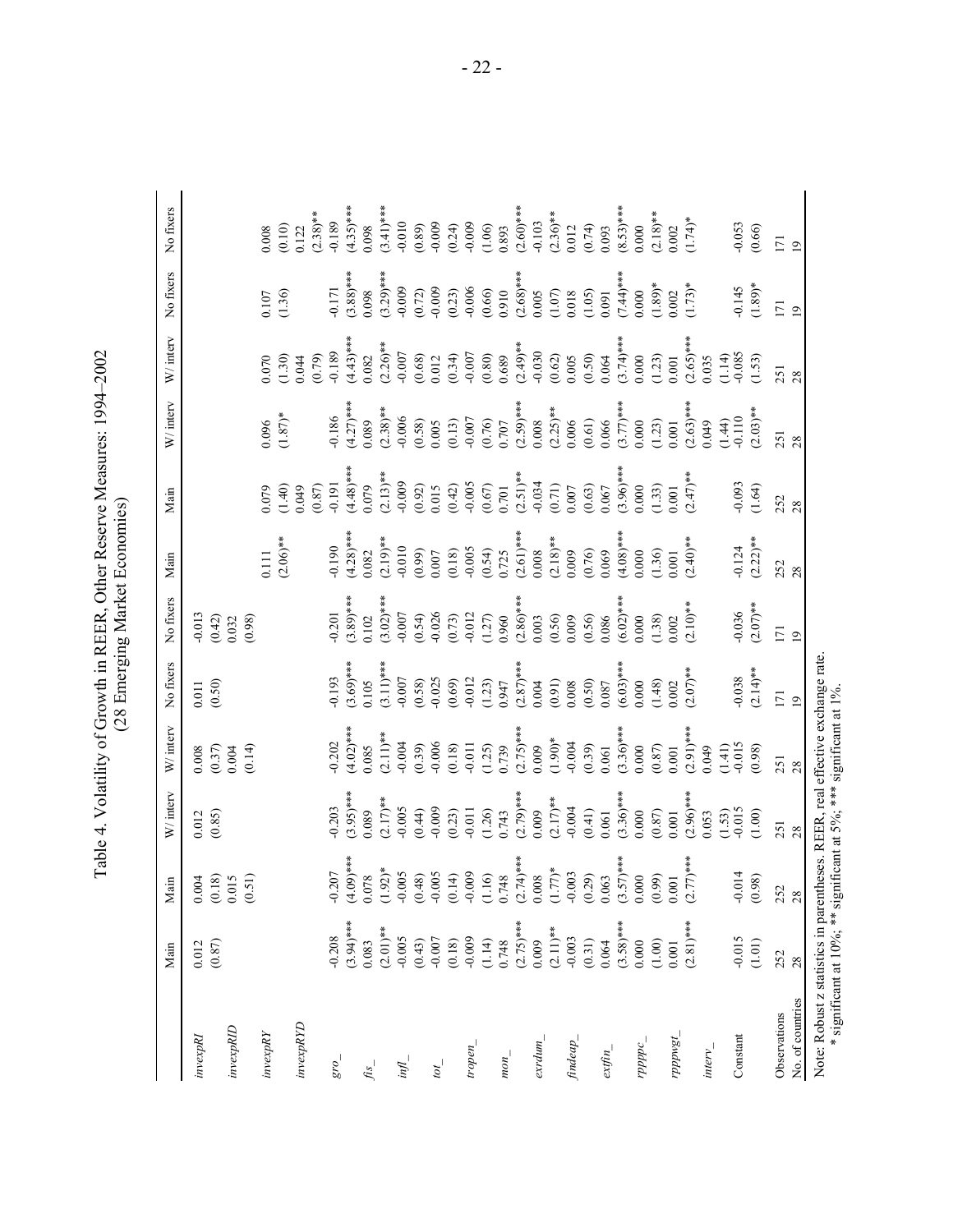|                     | Main         | Main         | Only sig.    | Only sig.    | No outliers  | No outliers W/ interv W/ interv |              |              |
|---------------------|--------------|--------------|--------------|--------------|--------------|---------------------------------|--------------|--------------|
| invexpRS            | 0.006        | $-0.001$     | 0.019        | 0.001        | 0.003        | 0.001                           | 0.006        | $-0.002$     |
|                     | (1.23)       | (0.18)       | $(3.27)$ *** | (0.25)       | (0.68)       | (0.26)                          | (1.14)       | (0.27)       |
| invexpRSD           |              | 0.018        |              | 0.029        |              | 0.004                           |              | 0.018        |
|                     |              | (1.18)       |              | $(3.67)$ *** |              | (0.26)                          |              | (1.16)       |
| gro                 | $-0.180$     | $-0.177$     | $-0.209$     | $-0.170$     | $-0.126$     | $-0.125$                        | $-0.181$     | $-0.178$     |
|                     | $(3.57)$ *** | $(3.62)$ *** | $(3.67)$ *** | $(3.65)$ *** | $(2.85)$ *** | $(2.91)$ ***                    | $(3.63)$ *** | $(3.67)$ *** |
| $\mathit{fis}_{\_}$ | 0.053        | 0.047        | 0.081        | 0.041        | 0.015        | 0.015                           | 0.053        | 0.047        |
|                     | (1.46)       | (1.23)       | $(2.45)$ **  | (1.02)       | (0.33)       | (0.32)                          | (1.47)       | (1.26)       |
| infl                | 0.005        | 0.004        |              |              | 0.018        | 0.017                           | 0.005        | 0.004        |
|                     | (0.67)       | (0.61)       |              |              | $(2.18)$ **  | $(2.03)$ **                     | (0.67)       | (0.59)       |
| tot                 | 0.017        | 0.015        |              |              | $-0.013$     | $-0.013$                        | 0.016        | 0.012        |
|                     | (0.60)       | (0.49)       |              |              | (0.43)       | (0.44)                          | (0.54)       | (0.41)       |
| tropen              | $-0.006$     | $-0.006$     |              |              | $-0.010$     | $-0.010$                        | $-0.005$     | $-0.006$     |
|                     | (0.59)       | (0.66)       |              |              | (1.32)       | (1.31)                          | (0.53)       | (0.60)       |
| mon                 | 0.511        | 0.515        | 0.520        | 0.545        | 0.501        | 0.504                           | 0.513        | 0.518        |
|                     | $(3.02)$ *** | $(3.04)$ *** | $(3.56)$ *** | $(4.43)$ *** | $(2.69)$ *** | $(2.69)$ ***                    | $(3.00)$ *** | $(3.04)$ *** |
| exrdum              | 0.018        | 0.009        |              |              | 0.012        | 0.010                           | 0.018        | 0.009        |
|                     | $(4.55)$ *** | (1.09)       |              |              | $(3.80)$ *** | (1.31)                          | $(4.44)$ *** | (1.05)       |
| findeap             | 0.004        | 0.003        |              |              | 0.012        | 0.012                           | 0.004        | 0.003        |
|                     | (0.47)       | (0.33)       |              |              | $(1.89)*$    | $(1.90)*$                       | (0.42)       | (0.32)       |
| extfin              | 0.027        | 0.028        | 0.027        | 0.026        | 0.012        | 0.012                           | 0.027        | 0.028        |
|                     | $(1.99)$ **  | $(1.99)$ **  | $(1.98)$ **  | $(1.97)$ **  | (0.94)       | (0.92)                          | $(2.08)$ **  | $(2.12)$ **  |
| rppppc              | $-0.000$     | $-0.000$     |              |              | $-0.000$     | $-0.000$                        | $-0.000$     | $-0.000$     |
|                     | (0.56)       | (0.55)       |              |              | (0.23)       | (0.23)                          | (0.56)       | (0.52)       |
| rpppwgt             | 0.001        | 0.001        | 0.001        | 0.001        | $0.000\,$    | 0.000                           | 0.001        | 0.001        |
|                     | $(1.87)^*$   | $(1.76)^*$   | $(3.29)$ *** | $(2.88)$ *** | (0.78)       | (0.76)                          | $(1.88)$ *   | $(1.76)^*$   |
| interv              |              |              |              |              |              |                                 | $-0.004$     | $-0.010$     |
|                     |              |              |              |              |              |                                 | (0.21)       | (0.57)       |
| Constant            | 0.000        | 0.004        | 0.001        | 0.001        | 0.005        | 0.005                           | 0.001        | 0.004        |
|                     | (0.03)       | (0.35)       | (0.11)       | (0.09)       | (0.49)       | (0.57)                          | (0.05)       | (0.36)       |
| Observations        | 374          | 374          | 374          | 374          | 323          | 323                             | 371          | 371          |
| No. of countries    | 22           | 22           | 22           | 22           | 19           | 19                              | 22           | 22           |

Table 5. Volatility of Growth in REER, Basic Table: 1986–2002 (22 Emerging Market Economies)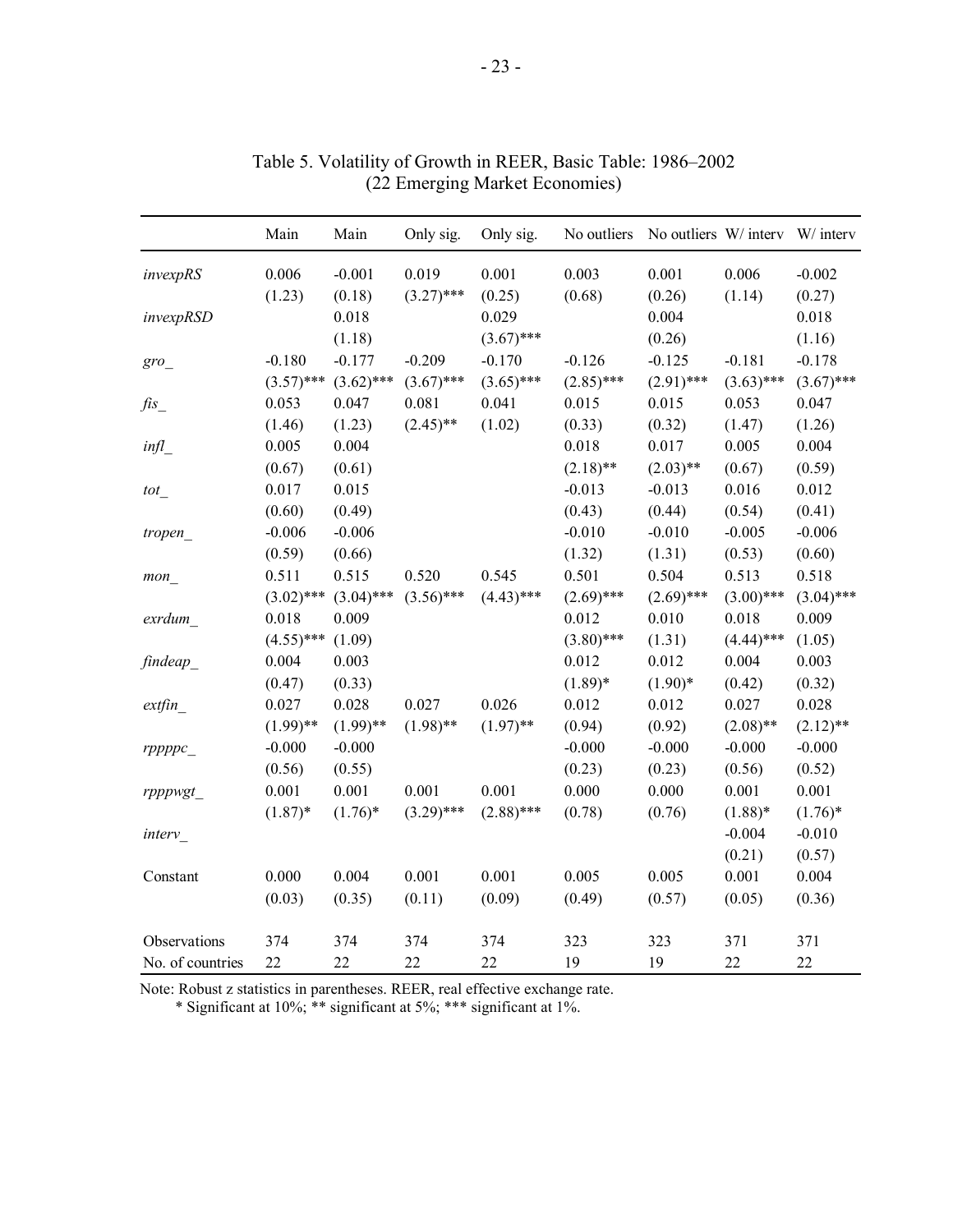| $-0.004$<br>$-0.005$<br>$-0.003$<br>$-0.004$<br>$log$ resstd $L$<br>$-0.001$<br>$-0.002$<br>$-0.001$<br>$(1.66)*$<br>$(1.84)$ *<br>(1.28)<br>(1.56)<br>(0.28)<br>(0.66)<br>(0.29)<br>$-0.008$<br>$-0.007$<br>$-0.006$<br>logresstd LD<br>$(2.64)$ ***<br>$(1.77)*$<br>$(1.90)*$<br>$-0.206$<br>$-0.210$<br>$-0.243$<br>$-0.241$<br>$-0.163$<br>$-0.160$<br>$-0.202$<br>$gro$ <sub>_</sub><br>$(4.34)$ ***<br>$(3.54)$ ***<br>$(3.79)$ ***<br>$(3.83)$ ***<br>$(4.02)$ ***<br>$(4.12)$ *** | $-0.001$<br>(0.30)<br>$-0.007$<br>$(2.44)$ **<br>$-0.206$<br>$(4.41)$ ***<br>0.077<br>$(1.93)*$<br>$-0.007$<br>(0.64) |
|-------------------------------------------------------------------------------------------------------------------------------------------------------------------------------------------------------------------------------------------------------------------------------------------------------------------------------------------------------------------------------------------------------------------------------------------------------------------------------------------|-----------------------------------------------------------------------------------------------------------------------|
|                                                                                                                                                                                                                                                                                                                                                                                                                                                                                           |                                                                                                                       |
|                                                                                                                                                                                                                                                                                                                                                                                                                                                                                           |                                                                                                                       |
|                                                                                                                                                                                                                                                                                                                                                                                                                                                                                           |                                                                                                                       |
|                                                                                                                                                                                                                                                                                                                                                                                                                                                                                           |                                                                                                                       |
|                                                                                                                                                                                                                                                                                                                                                                                                                                                                                           |                                                                                                                       |
| $(4.01)$ ***                                                                                                                                                                                                                                                                                                                                                                                                                                                                              |                                                                                                                       |
| 0.081<br>0.074<br>0.098<br>0.090<br>0.005<br>0.008<br>0.087<br>$\mathit{fis}_{\_}$                                                                                                                                                                                                                                                                                                                                                                                                        |                                                                                                                       |
| $(2.04)$ **<br>$(2.05)$ **<br>$(1.81)$ *<br>$(2.28)$ **<br>$(2.22)$ **<br>(0.12)<br>(0.17)                                                                                                                                                                                                                                                                                                                                                                                                |                                                                                                                       |
| 0.001<br>$-0.005$<br>$-0.006$<br>$-0.008$<br>0.000<br>infl                                                                                                                                                                                                                                                                                                                                                                                                                                |                                                                                                                       |
| (0.59)<br>(0.49)<br>(0.77)<br>(0.09)<br>(0.00)                                                                                                                                                                                                                                                                                                                                                                                                                                            |                                                                                                                       |
| $-0.006$<br>$-0.015$<br>$-0.006$<br>$-0.014$<br>$-0.007$<br>tot                                                                                                                                                                                                                                                                                                                                                                                                                           | $-0.014$                                                                                                              |
| (0.17)<br>(0.37)<br>(0.13)<br>(0.33)<br>(0.19)                                                                                                                                                                                                                                                                                                                                                                                                                                            | (0.35)                                                                                                                |
| $-0.010$<br>$-0.009$<br>$-0.009$<br>$-0.011$<br>$-0.008$<br>tropen_                                                                                                                                                                                                                                                                                                                                                                                                                       | $-0.010$                                                                                                              |
| (1.23)<br>(1.30)<br>(1.26)<br>(1.17)<br>(1.34)                                                                                                                                                                                                                                                                                                                                                                                                                                            | (1.21)                                                                                                                |
| 0.774<br>0.791<br>0.409<br>0.758<br>0.769<br>0.775<br>0.443<br>mon                                                                                                                                                                                                                                                                                                                                                                                                                        | 0.772                                                                                                                 |
| $(3.00)$ ***<br>$(3.95)$ ***<br>$(2.85)$ ***<br>$(4.15)$ ***<br>$(2.85)$ ***<br>$(3.00)$ ***<br>$(2.85)$ ***                                                                                                                                                                                                                                                                                                                                                                              | $(2.95)$ ***                                                                                                          |
| 0.005<br>0.008<br>0.008<br>0.006<br>0.008<br>exrdum                                                                                                                                                                                                                                                                                                                                                                                                                                       | 0.005                                                                                                                 |
| $(1.90)*$<br>$(2.39)$ **<br>$(1.78)$ *<br>$(1.96)$ *<br>(1.44)                                                                                                                                                                                                                                                                                                                                                                                                                            | (1.54)                                                                                                                |
| 0.002<br>$-0.002$<br>0.002<br>$-0.001$<br>0.000<br>findeap                                                                                                                                                                                                                                                                                                                                                                                                                                | $-0.002$                                                                                                              |
| (0.17)<br>(0.27)<br>(0.19)<br>(0.08)<br>(0.05)                                                                                                                                                                                                                                                                                                                                                                                                                                            | (0.27)                                                                                                                |
| 0.061<br>0.062<br>0.055<br>0.053<br>0.036<br>0.038<br>0.058<br>extfin                                                                                                                                                                                                                                                                                                                                                                                                                     | 0.060                                                                                                                 |
| $(3.59)$ ***<br>$(3.61)$ ***<br>$(3.66)$ ***<br>$(3.72)$ ***<br>$(3.38)$ ***<br>$(1.80)$ *<br>$(1.89)*$                                                                                                                                                                                                                                                                                                                                                                                   | $(3.53)$ ***                                                                                                          |
| 0.000<br>0.000<br>0.000<br>0.000<br>0.000<br>rppppc                                                                                                                                                                                                                                                                                                                                                                                                                                       | 0.000                                                                                                                 |
| (0.91)<br>(1.33)<br>(1.13)<br>(1.43)<br>(0.79)                                                                                                                                                                                                                                                                                                                                                                                                                                            | (1.24)                                                                                                                |
| 0.001<br>0.001<br>0.001<br>0.001<br>0.001<br>0.001<br>0.001<br>rpppwgt                                                                                                                                                                                                                                                                                                                                                                                                                    | 0.001                                                                                                                 |
| $(2.74)$ ***<br>$(2.80)$ ***<br>$(3.41)$ ***<br>$(3.04)$ ***<br>$(1.71)^*$<br>$(2.84)$ ***<br>$(1.83)*$                                                                                                                                                                                                                                                                                                                                                                                   | $(2.87)$ ***                                                                                                          |
| 0.050<br>interv                                                                                                                                                                                                                                                                                                                                                                                                                                                                           | 0.031                                                                                                                 |
| (1.51)                                                                                                                                                                                                                                                                                                                                                                                                                                                                                    | (1.01)                                                                                                                |
| $-0.015$<br>$-0.003$<br>$-0.015$<br>$-0.015$<br>$-0.011$<br>$-0.011$<br>$-0.001$<br>Constant                                                                                                                                                                                                                                                                                                                                                                                              | $-0.015$                                                                                                              |
| (1.02)<br>(1.13)<br>(0.97)<br>(1.06)<br>(0.08)<br>(0.18)<br>(1.00)                                                                                                                                                                                                                                                                                                                                                                                                                        | (1.10)                                                                                                                |
| Observations<br>252<br>252<br>252<br>252<br>216<br>216<br>251<br>251                                                                                                                                                                                                                                                                                                                                                                                                                      |                                                                                                                       |
| 28<br>28<br>28<br>28<br>28<br>28<br>24<br>24<br>No. of countries                                                                                                                                                                                                                                                                                                                                                                                                                          |                                                                                                                       |

Table 6. Volatility of Growth in REER, Basic Table: 1994–2002 (28 Emerging Market Economies)

Note: Robust z statistics in parentheses. REER, real effective exchange rate. \* Significant at 10%; \*\* significant at 5%; \*\*\* significant at 1%.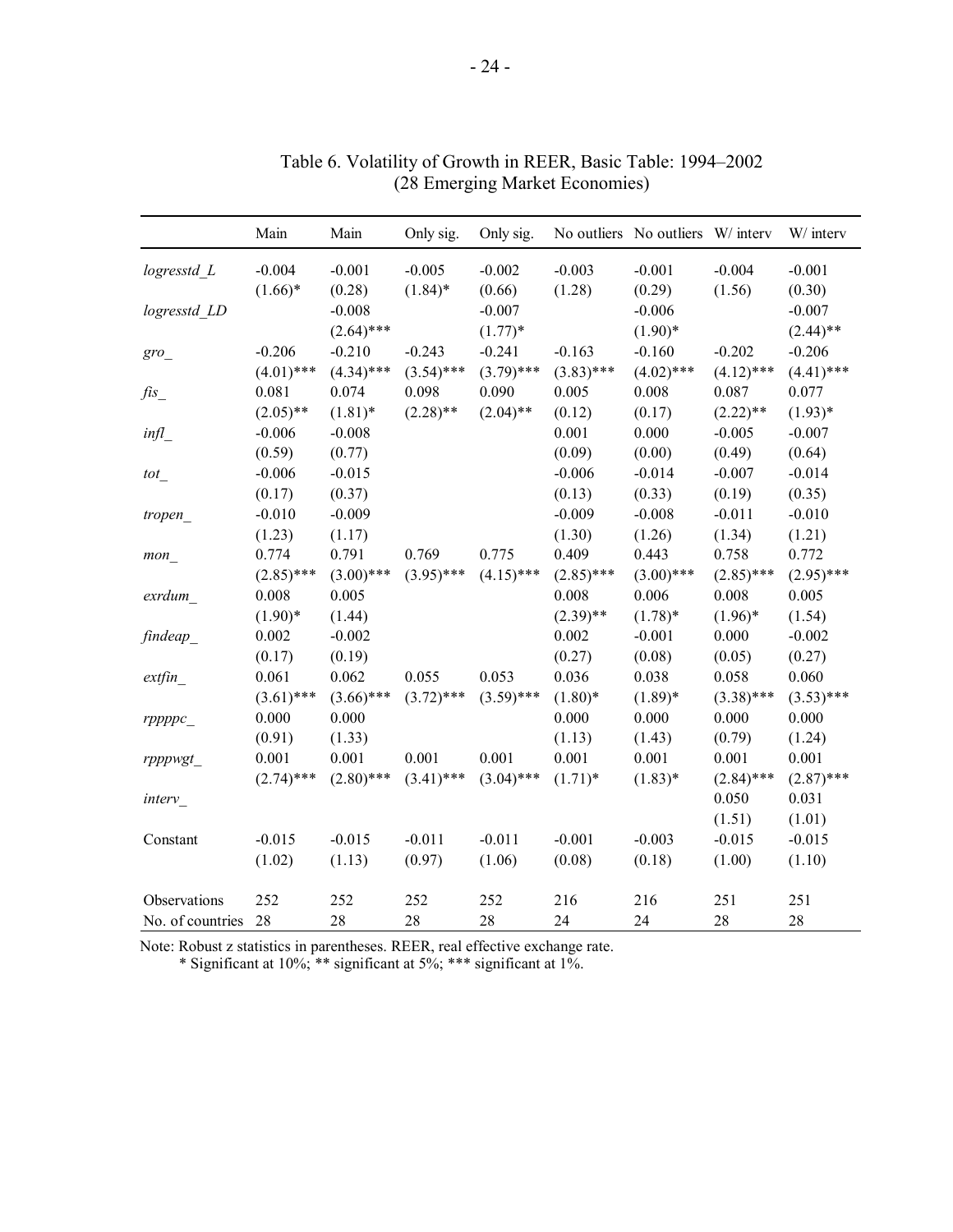|                  | No fixers    | No fixers    |              | Only floaters Only floaters 86 sample |              | 86 sample    |
|------------------|--------------|--------------|--------------|---------------------------------------|--------------|--------------|
| logresstd_L      | $-0.005$     | 0.002        | $-0.009$     | $-0.012$                              | $-0.002$     | 0.001        |
|                  | $(1.70)*$    | (0.33)       | $(3.22)$ *** | $(1.71)^*$                            | (0.99)       | (0.34)       |
| logresstd LD     |              | $-0.011$     |              | 0.003                                 |              | $-0.010$     |
|                  |              | $(2.66)$ *** |              | (0.43)                                |              | $(2.93)$ *** |
| $gro_{-}$        | $-0.188$     | $-0.202$     | $-0.174$     | $-0.170$                              | $-0.202$     | $-0.206$     |
|                  | $(3.80)$ *** | $(4.27)$ *** | $(3.34)$ *** | $(3.16)$ ***                          | $(3.45)$ *** | $(3.78)$ *** |
| fis              | 0.100        | 0.094        | 0.112        | 0.114                                 | 0.098        | 0.091        |
|                  | $(3.12)$ *** | $(2.89)$ *** | $(2.93)$ *** | $(2.98)$ ***                          | $(2.39)$ **  | $(2.14)$ **  |
| $inf_{-}$        | $-0.008$     | $-0.009$     | $-0.013$     | $-0.013$                              | 0.001        | $-0.000$     |
|                  | (0.63)       | (0.72)       | (1.46)       | (1.55)                                | (0.10)       | (0.03)       |
| tot              | $-0.024$     | $-0.034$     | $-0.014$     | $-0.011$                              | $-0.017$     | $-0.031$     |
|                  | (0.66)       | (0.89)       | (0.40)       | (0.34)                                | (0.41)       | (0.77)       |
| tropen_          | $-0.009$     | $-0.010$     | $-0.047$     | $-0.048$                              | $-0.005$     | $-0.003$     |
|                  | (1.00)       | (1.12)       | $(5.05)$ *** | $(4.91)$ ***                          | (0.37)       | (0.27)       |
| mon              | 0.980        | 1.015        | 1.107        | 1.097                                 | 0.693        | 0.728        |
|                  | $(2.98)$ *** | $(3.35)$ *** | $(3.71)$ *** | $(3.61)$ ***                          | $(2.13)$ **  | $(2.33)$ **  |
| exrdum           | 0.003        | 0.000        | 0.009        | 0.010                                 | 0.009        | 0.005        |
|                  | (0.63)       | (0.11)       | $(1.72)^*$   | $(1.72)^*$                            | (1.48)       | (0.95)       |
| findeap          | 0.008        | 0.007        | 0.016        | 0.015                                 | $-0.006$     | $-0.011$     |
|                  | (0.56)       | (0.53)       | $(1.75)^*$   | $(1.73)*$                             | (0.49)       | (0.99)       |
| extfin           | 0.085        | 0.086        | 0.122        | 0.123                                 | 0.062        | 0.064        |
|                  | $(6.38)$ *** | $(7.40)$ *** | $(8.35)$ *** | $(7.99)$ ***                          | $(3.52)$ *** | $(3.69)$ *** |
| rppppc           | 0.000        | 0.000        | 0.000        | 0.000                                 | 0.000        | 0.000        |
|                  | $(1.97)$ **  | $(2.29)$ **  | $(6.42)$ *** | $(6.65)$ ***                          | (0.81)       | (1.23)       |
| rpppwgt          | 0.002        | 0.002        | $-0.000$     | $-0.000$                              | 0.001        | 0.001        |
|                  | $(1.99)$ **  | $(2.29)$ **  | (0.14)       | (0.26)                                | $(2.37)$ **  | $(2.55)$ **  |
| Constant         | $-0.042$     | $-0.043$     | $-0.060$     | $-0.060$                              | $-0.013$     | $-0.014$     |
|                  | $(2.26)$ **  | $(2.91)$ *** | $(5.03)$ *** | $(4.86)$ ***                          | (0.83)       | (0.96)       |
| Observations     | 171          | 171          | 108          | 108                                   | 198          | 198          |
| No. of countries | 19           | 19           | 12           | 12                                    | 22           | 22           |

Table 7. Volatility of Growth in REER, Sample Changes: 1994–2002 (28 Emerging Market Economies)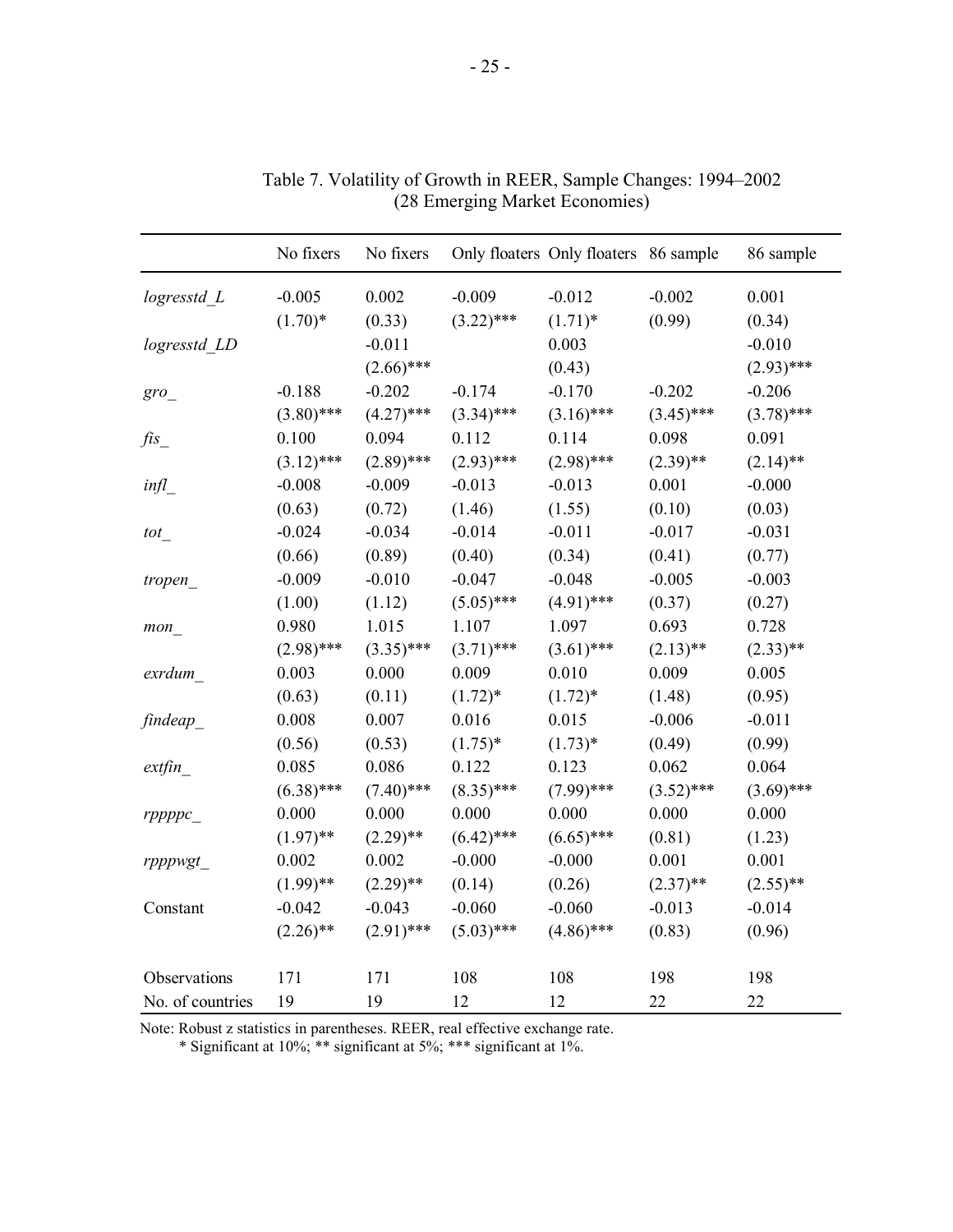| ble 8. Volatility of Growth in REER, Other Reserve Measures: 1994–20 |                                  |
|----------------------------------------------------------------------|----------------------------------|
|                                                                      | $(28)$ Emerging Market Economies |
|                                                                      |                                  |
|                                                                      |                                  |
|                                                                      |                                  |
|                                                                      |                                  |
|                                                                      |                                  |
|                                                                      |                                  |
|                                                                      |                                  |

|                             | Main         | Main            | W/interv     | W/ interv            | No fixers        | No fixers              | Main         | Main               | W/ interv          | W/ interv          | No fixers      | No fixers          |
|-----------------------------|--------------|-----------------|--------------|----------------------|------------------|------------------------|--------------|--------------------|--------------------|--------------------|----------------|--------------------|
| $logresi$ <sub>_</sub> $L$  | $-0.003$     | $-0.004$        | $-0.004$     | $-0.005$             | $-0.004$         | $-0.006$               |              |                    |                    |                    |                |                    |
| logresi_LD                  | (1.23)       | (1.24)<br>0.003 | (1.29)       | (1.40)<br>0.006      | (0.91)           | (0.98)<br>0.003        |              |                    |                    |                    |                |                    |
|                             |              | (0.51)          |              | (0.94)               |                  | (0.35)                 |              |                    |                    |                    |                |                    |
| $log$ resy $\underline{I}$  |              |                 |              |                      |                  |                        | $-0.008$     | $-0.006$           | $-0.007$           | $-0.005$           | $-0.009$       | $-0.000$           |
|                             |              |                 |              |                      |                  |                        | $(2.32)$ **  | $-0.005$<br>(1.34) | $(2.10)$ **        | $-0.004$<br>(1.24) | $(1.69)*$      | $-0.011$<br>(0.05) |
| $logresy$ <sub>_</sub> $LD$ |              |                 |              |                      |                  |                        |              | (0.92)             |                    | (0.73)             |                | $(2.14)$ **        |
| $\partial \mathcal{S}$      | $-0.208$     | $-0.204$        | $-0.202$     | $-0.199$             | $-0.187$         | $-0.187$               | $-0.188$     | $-0.189$           | $-0.184$           | $-0.186$           | $-0.161$       | $-0.184$           |
|                             | $(4.02)$ *** | $(3.79)$ ***    | $(4.09)$ **  | $(3.80)$ ***         | $(3.76)***$      | $(3.69)***$            | $(3.92)$ **  | $(4.17)$ *         | $(3.94)***$        | $(4.08)$ **        | $(3.59)***$    | $(3.99)***$        |
| fis                         | 0.084        | 0.082           | 0.091        | 0.090                | 0.102            | 0.101                  | 0.077        | 0.075              | 0.085              | 0.079              | 0.094          | 0.096              |
|                             | $(2.05)$ **  | $(1.98)$ **     | $(2.24)$ **  | $(2.22)$ **          | $(3.13)***$      | $(3.00)*$              | $(1.95)*$    | $(1.92)*$          | $(2.16)$ **        | $(2.07)$ **        | $(3.04)$ ***   | $(3.14)***$        |
| Imi                         | $-0.006$     | $-0.005$        | $-0.006$     | $-0.003$             | $-0.009$         | $-0.008$               | $-0.011$     | $-0.012$           | $-0.008$           | $-0.009$           | $-0.012$       | $-0.013$           |
|                             | (0.57)       | (0.42)          | (0.54)       | (0.30)               | (0.73)           | (0.66)                 | (1.11)       | (1.19)             | (0.80)             | (0.93)             | (1.03)         | (1.08)             |
| $\overline{\nu}$            | $-0.003$     | 0.002           | $-0.005$     | 0.001                | $-0.020$         | $-0.016$               | 0.003        | 0.008              | 0.001              | 0.006              | $-0.014$       | $-0.015$           |
|                             | (0.09)       | (0.06)          | (0.13)       | (0.03)               | (0.54)           | (0.45)                 | (0.07)       | (0.23)             | (0.02)             | (0.17)             | (0.39)         | (0.44)             |
| tropen                      | $-0.011$     | $-0.011$        | $-0.013$     | $-0.013$             | $-0.014$         | $-0.014$               | $-0.006$     | $-0.007$           | $-0.008$           | $-0.008$           | $-0.008$       | $-0.010$           |
|                             | (1.33)       | (1.33)          | (1.43)       | (1.40)               | (1.43)           | (1.41)                 | (0.76)       | (0.85)             | (0.94)             | (0.96)             | (0.88)         | (1.15)             |
| $m \circ n$                 | 0.748        | 0.736           | 0.737        | 0.722                | 0.943            | 0.921                  | 0.750        | 0.745              | 0.731              | 0.727              | 0.934          | 0.936              |
|                             | $(2.74)***$  | $(2.70)$ ***    | $(2.75)***$  | $(2.70)$ ***         | $(2.85)$ *       | $(2.71)$ <sup>**</sup> | $(2.80)$ **  | $(2.80)$ **        | $(2.77)***$        | $(2.78)$ **        | $(2.86)$ **    | $(2.88)*$          |
| exrdum                      | 0.009        | 0.004           | 0.008        | 0.000                | 0.004            | 0.000                  | 0.008        | $-0.002$           | 0.008              | 0.000              | 0.004          | $-0.020$           |
|                             | $(2.06)$ **  | (0.46)          | $(2.12)$ **  | (0.03)               | (0.85)           | (0.01)                 | $(2.16)$ **  | (0.16)             | $(2.24)$ **        | (0.04)             | (0.96)         | $(1.85)*$          |
| $\emph{findexp}_{-}$        | $-0.002$     | $-0.001$        | $-0.002$     | $-0.002$             | 0.010            | 0.010                  | 0.003        | 0.002              | 0.001              | $0.001$            | 0.013          | 0.010              |
|                             | (0.15)       | (0.13)          | (0.24)       | (0.23)               | (0.66)           | (0.63)                 | (0.26)       | (0.20)             | (0.12)             | (0.08)             | (0.85)         | (0.68)             |
| extfin                      | 0.064        | 0.063           | 0.061        | 0.060                | 0.088            | 0.088                  | 0.069        | 0.067              | 0.065              | 0.065              | 0.094          | 0.094              |
|                             | $(3.50)$ *** | $(3.41)***$     | $(3.31)$ *** | $(3.15)$ **          | $(6.43)^*$       | $(6.34)$ *             | $(3.93)$ **  | $(3.84)$ **        | $(3.64)$ **        | $(3.62)^{4}$       | $(7.70)*$      | $(8.15)***$        |
| rpppc                       | 0.000        | 0.000           | 0.000        | 0.000                | 0.000            | 0.000                  | 0.000        | 0.000              | 0.000              | 0.000              | 0.000          | 0.000              |
|                             | (1.07)       | (1.08)          | (0.96)       | (0.93)               | (1.62)           | (1.62)                 | (1.43)       | (1.36)             | (1.25)             | (1.23)             | $(2.00)$ **    | $(2.03)$ **        |
| <i>rppwgt</i>               | 0.001        | 0.001           | 0.001        | 0.001                | 0.002            | 0.002                  | 0.001        | 0.001              | 0.001              | 0.001              | 0.002          | 0.002              |
|                             | $(2.78)***$  | $(2.75)***$     | $(2.91)$ *** | $(2.88)$ **          | $(1.89)*$        | $(1.87)$ *             | $(2.67)$ *** | $(2.68)***$        | $(2.83)***$        | $(2.83)*$          | (1.60)         | $(1.65)*$          |
| $\overline{interv}$         |              |                 | 0.052        | 0.054                |                  |                        |              |                    | 0.050              | 0.037              |                |                    |
| Constant                    | $-0.009$     | $-0.008$        | (1.50)       | $(1.45)$<br>$-0.006$ | $-0.032$         | $-0.030$               | $-0.042$     | $-0.035$           | $-0.039$<br>(1.45) | $-0.033$<br>(1.20) | $-0.069$       | $-0.046$           |
|                             | (0.63)       | (0.50)          | (0.64)       | (0.41)               | (1.59)           | (1.36)                 | $(2.17)$ **  | $(1.74)$ *         | $(1.93)*$          | (1.59)             | $(3.19)$ ***   | $(1.93)*$          |
| Observations                | 252          | 252             | 251          | 251                  |                  |                        | 252          | 252                | 251                | 251                | 171            |                    |
| No. of countries            | 28           | 28              | 28           | 28                   | $\frac{171}{19}$ | I71<br>19              | 28           | 28                 | 28                 | 28                 | $\overline{9}$ | $\frac{171}{19}$   |

- 26 -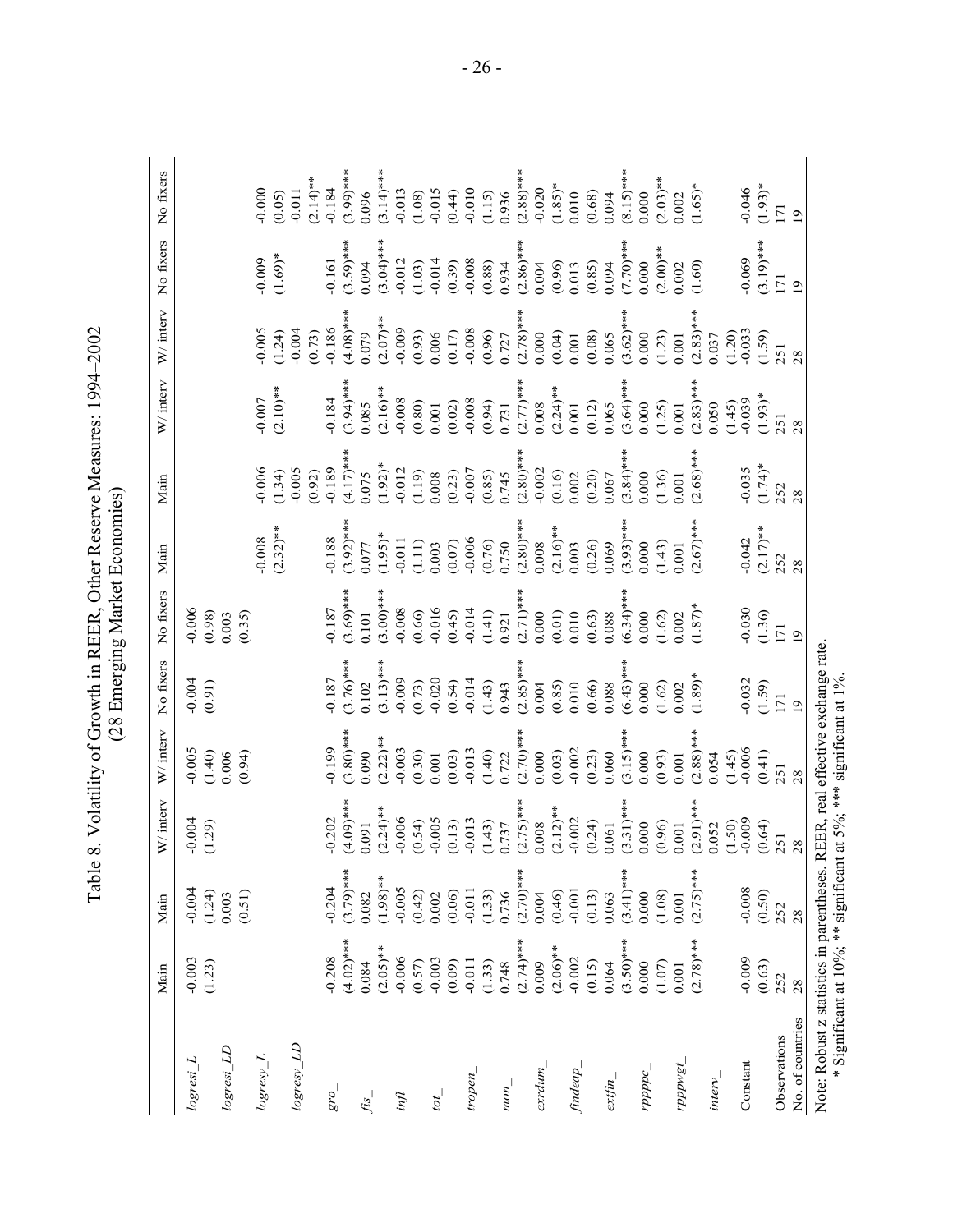|                    | Main         | Main         | Only sig.    | Only sig.    | No outliers  | No outliers W/ interv |              | W/ interv    |
|--------------------|--------------|--------------|--------------|--------------|--------------|-----------------------|--------------|--------------|
| logresstd L        | $-0.001$     | 0.000        | $-0.005$     | $-0.001$     | $-0.000$     | $-0.000$              | $-0.001$     | 0.000        |
|                    | (0.97)       | (0.14)       | $(2.85)$ *** | (0.47)       | (0.36)       | (0.27)                | (0.86)       | (0.23)       |
| logresstd LD       |              | $-0.004$     |              | $-0.008$     |              | $-0.000$              |              | $-0.004$     |
|                    |              | (0.97)       |              | $(1.81)$ *   |              | (0.05)                |              | (0.93)       |
| $gro$ <sub>-</sub> | $-0.180$     | $-0.177$     | $-0.208$     | $-0.191$     | $-0.127$     | $-0.127$              | $-0.181$     | $-0.179$     |
|                    | $(3.58)$ *** | $(3.64)$ *** | $(3.70)$ *** | $(3.79)$ *** | $(2.86)$ *** | $(2.91)$ ***          | $(3.65)$ *** | $(3.70)$ *** |
| $f$ is             | 0.052        | 0.048        | 0.074        | 0.051        | 0.014        | 0.015                 | 0.052        | 0.047        |
|                    | (1.44)       | (1.25)       | $(2.21)$ **  | (1.36)       | (0.30)       | (0.31)                | (1.46)       | (1.27)       |
| inf1               | 0.004        | 0.004        |              |              | 0.018        | 0.018                 | 0.005        | 0.004        |
|                    | (0.66)       | (0.59)       |              |              | $(2.18)$ **  | $(2.04)$ **           | (0.66)       | (0.58)       |
| tot                | 0.017        | 0.015        |              |              | $-0.014$     | $-0.015$              | 0.015        | 0.013        |
|                    | (0.57)       | (0.49)       |              |              | (0.44)       | (0.47)                | (0.51)       | (0.42)       |
| tropen_            | $-0.006$     | $-0.006$     |              |              | $-0.010$     | $-0.010$              | $-0.005$     | $-0.006$     |
|                    | (0.59)       | (0.63)       |              |              | (1.35)       | (1.34)                | (0.54)       | (0.58)       |
| mon                | 0.512        | 0.516        | 0.538        | 0.552        | 0.501        | 0.502                 | 0.514        | 0.518        |
|                    | $(3.02)$ *** | $(3.04)$ *** | $(3.69)$ *** | $(4.12)$ *** | $(2.69)$ *** | $(2.67)$ ***          | $(3.01)$ *** | $(3.03)$ *** |
| exrdum             | 0.018        | 0.016        |              |              | 0.012        | 0.012                 | 0.018        | 0.016        |
|                    | $(4.62)$ *** | $(3.95)$ *** |              |              | $(3.95)$ *** | $(3.53)$ ***          | $(4.52)$ *** | $(3.93)$ *** |
| findeap            | 0.004        | 0.002        |              |              | 0.012        | 0.012                 | 0.003        | 0.002        |
|                    | (0.43)       | (0.26)       |              |              | $(1.82)$ *   | $(1.88)$ *            | (0.38)       | (0.25)       |
| extfin             | 0.027        | 0.028        | 0.028        | 0.027        | 0.012        | 0.012                 | 0.027        | 0.028        |
|                    | $(2.02)$ **  | $(2.01)$ **  | $(2.03)$ **  | $(1.89)$ *   | (0.95)       | (0.90)                | $(2.10)$ **  | $(2.14)$ **  |
| rppppc             | $-0.000$     | $-0.000$     |              |              | $-0.000$     | $-0.000$              | $-0.000$     | $-0.000$     |
|                    | (0.57)       | (0.60)       |              |              | (0.25)       | (0.28)                | (0.58)       | (0.58)       |
| rpppwgt_           | 0.001        | 0.001        | 0.001        | 0.001        | 0.000        | 0.000                 | 0.001        | 0.001        |
|                    | $(1.90)*$    | $(1.83)*$    | $(3.40)$ *** | $(3.03)$ *** | (0.78)       | (0.75)                | $(1.91)^*$   | $(1.83)*$    |
| interv_            |              |              |              |              |              |                       | $-0.004$     | $-0.009$     |
|                    |              |              |              |              |              |                       | (0.22)       | (0.50)       |
| Constant           | 0.003        | 0.004        | 0.007        | 0.005        | 0.006        | 0.006                 | 0.003        | 0.004        |
|                    | (0.25)       | (0.35)       | (0.90)       | (0.64)       | (0.64)       | (0.70)                | (0.27)       | (0.34)       |
| Observations       | 374          | 374          | 374          | 374          | 323          | 323                   | 371          | 371          |
| No. of countries   | 22           | 22           | 22           | 22           | 19           | 19                    | 22           | 22           |

| Table 9. Volatility of Growth in REER, Basic Table: 1986–2002 |
|---------------------------------------------------------------|
| (22 Emerging Market Economies)                                |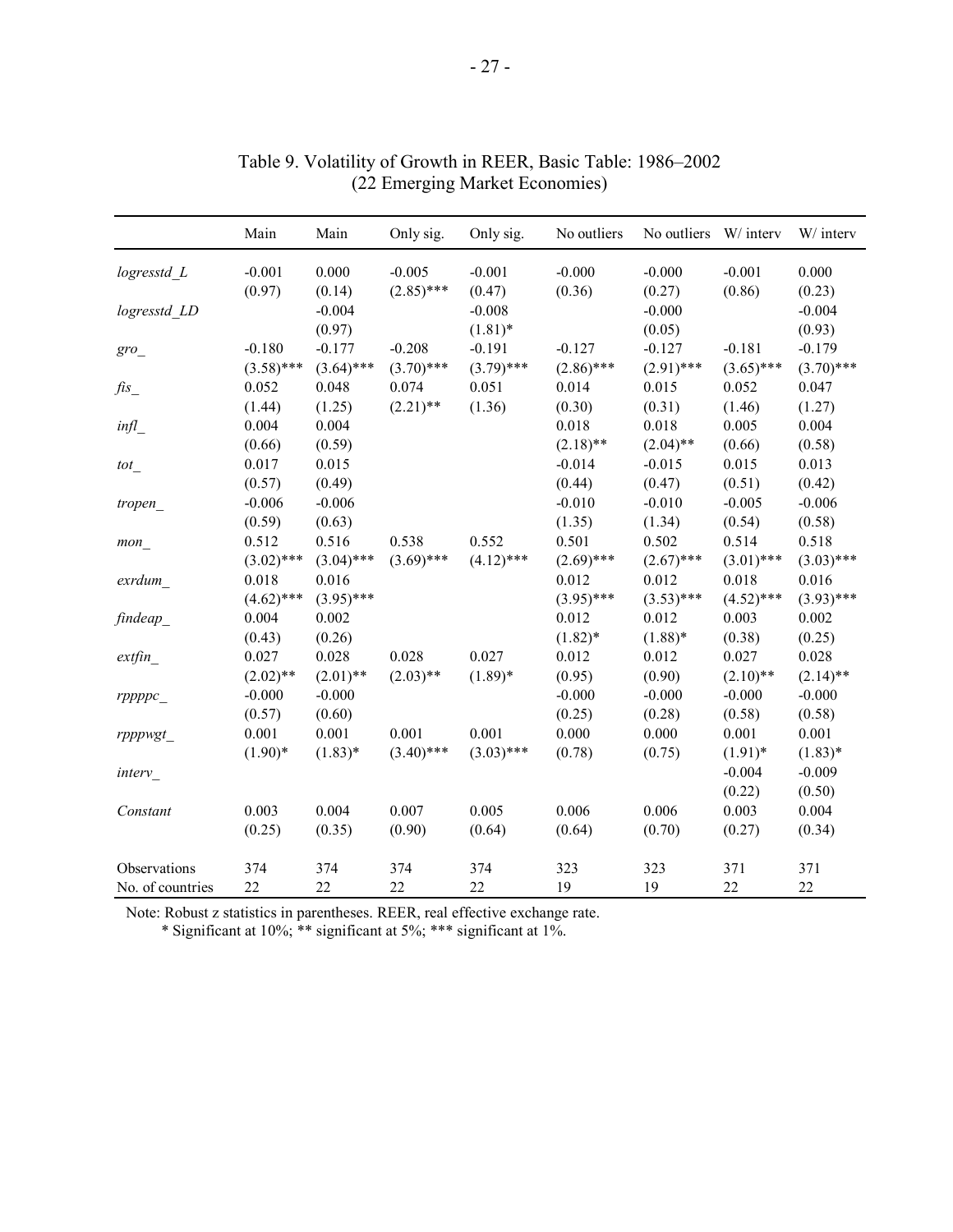#### Table 10. Identification Through Heteroscedasticity (IH): 1994–2002 (The effect of reserve to short-term debt ratio on REER volatility)

|          | $Main$ <sup>1.</sup> | Signif. controls $^{2/}$ | With intervention proxy $3$ |
|----------|----------------------|--------------------------|-----------------------------|
| invexpRS | $0.025$ ***          | $0.033$ ***              | $0.025$ ***                 |

Note: \*\*\* Corresponds to significance at 1 percent. REER, real effective exchange rate.

1/ "Main" regression includes all control variables (apart from exchange rate dummy).

2/ "Signif. control" regression excludes usual insignificant control variable (and

exchange rate dummy).

3/ "With intervention proxy" includes the "*interv\_*" variable.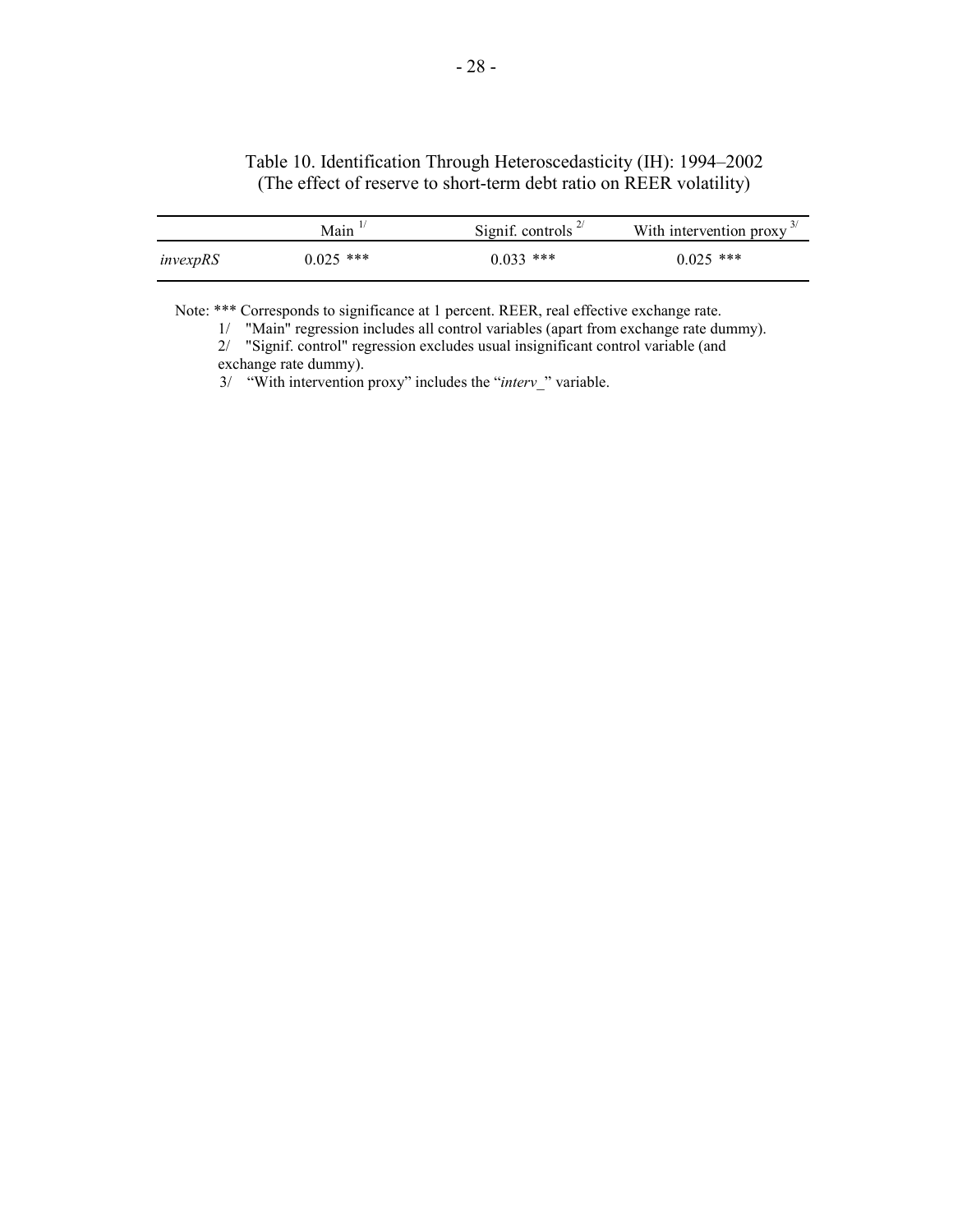|                              | <b>OLS</b>            | FE                    | <b>OLS</b>             | FE              | <b>OLS</b>               | FE                    | <b>OLS</b>               | $\rm FE$              |
|------------------------------|-----------------------|-----------------------|------------------------|-----------------|--------------------------|-----------------------|--------------------------|-----------------------|
| invexpRS                     | 0.042<br>$(5.01)$ *** | 0.069<br>$(3.89)$ *** |                        |                 | 0.015<br>$(2.47)$ **     | 0.030<br>$(1.99)$ **  |                          |                       |
| logresstd L                  |                       |                       | $-0.010$               | $-0.016$        |                          |                       | $-0.004$                 | $-0.007$              |
| gro                          |                       |                       | $(4.84)$ ***           | $(3.49)$ ***    | $-0.224$                 | $-0.193$              | $(2.27)$ **<br>$-0.222$  | $(1.77)*$<br>$-0.192$ |
|                              |                       |                       |                        |                 | $(5.30)$ ***             | $(4.52)$ ***          | $(5.26)$ ***             | $(4.46)$ ***          |
| $\operatorname{fix}_{\_}$    |                       |                       |                        |                 | 0.101<br>$(1.68)$ *      | 0.031<br>(0.43)       | 0.099<br>$(1.67)^*$      | 0.032<br>(0.45)       |
| inf1                         |                       |                       |                        |                 | $-0.010$                 | $-0.017$              | $-0.010$                 | $-0.017$              |
| tot                          |                       |                       |                        |                 | (1.22)<br>0.007          | (1.46)<br>$-0.009$    | (1.25)<br>0.006          | (1.51)<br>$-0.011$    |
|                              |                       |                       |                        |                 | (0.20)<br>$-0.007$       | (0.22)<br>0.004       | (0.16)<br>$-0.007$       | (0.25)<br>0.004       |
| tropen_                      |                       |                       |                        |                 | (1.42)                   | (0.28)                | (1.45)                   | (0.35)                |
| mon                          |                       |                       |                        |                 | 0.581<br>$(3.89)$ ***    | 0.759<br>$(3.32)$ *** | 0.585<br>$(3.91)$ ***    | 0.765<br>$(3.34)$ *** |
| exrdum                       |                       |                       |                        |                 | 0.010                    | 0.005                 | 0.010                    | 0.004                 |
| findeap_                     |                       |                       |                        |                 | $(3.05)$ ***<br>$-0.004$ | (0.98)<br>$-0.015$    | $(3.05)$ ***<br>$-0.004$ | (0.93)<br>$-0.018$    |
|                              |                       |                       |                        |                 | (0.54)                   | (0.56)                | (0.65)                   | (0.64)                |
| extfin                       |                       |                       |                        |                 | 0.058<br>$(4.47)$ ***    | 0.091<br>$(5.91)$ *** | 0.059<br>$(4.55)$ ***    | 0.093<br>$(6.22)$ *** |
| rppppc                       |                       |                       |                        |                 | 0.000                    | $-0.000$              | 0.000                    | $-0.000$              |
| rpppwgt                      |                       |                       |                        |                 | (0.71)<br>0.001          | (0.22)<br>0.000       | (0.69)<br>0.001          | (0.45)<br>0.000       |
|                              |                       |                       |                        |                 | $(4.12)$ ***             | (0.10)                | $(4.19)$ ***             | (0.47)                |
| Constant                     | 0.012<br>$(5.30)$ *** | 0.000<br>(0.03)       | 0.028<br>$(14.49)$ *** | 0.030<br>(1.63) | $-0.013$<br>(1.26)       | $-0.033$<br>(1.16)    | $-0.007$<br>(0.74)       | $-0.016$<br>(0.63)    |
|                              |                       |                       |                        |                 |                          |                       |                          |                       |
| Observations<br>$R$ -squared | 252<br>0.12           | 252<br>0.32           | 252<br>$0.10\,$        | 252<br>0.31     | 252<br>0.55              | 252<br>0.68           | 252<br>0.55              | 252<br>0.67           |

| Table 11. Volatility of Growth in REER, OLS and Fixed Effects: 1994–2002 |
|--------------------------------------------------------------------------|
| (28 Emerging Market Economies)                                           |

Note: Absolute value of *t-*statistics in parentheses. REER, real effective exchange rate;

OLS, ordinary least squares; FE, fixed-effects.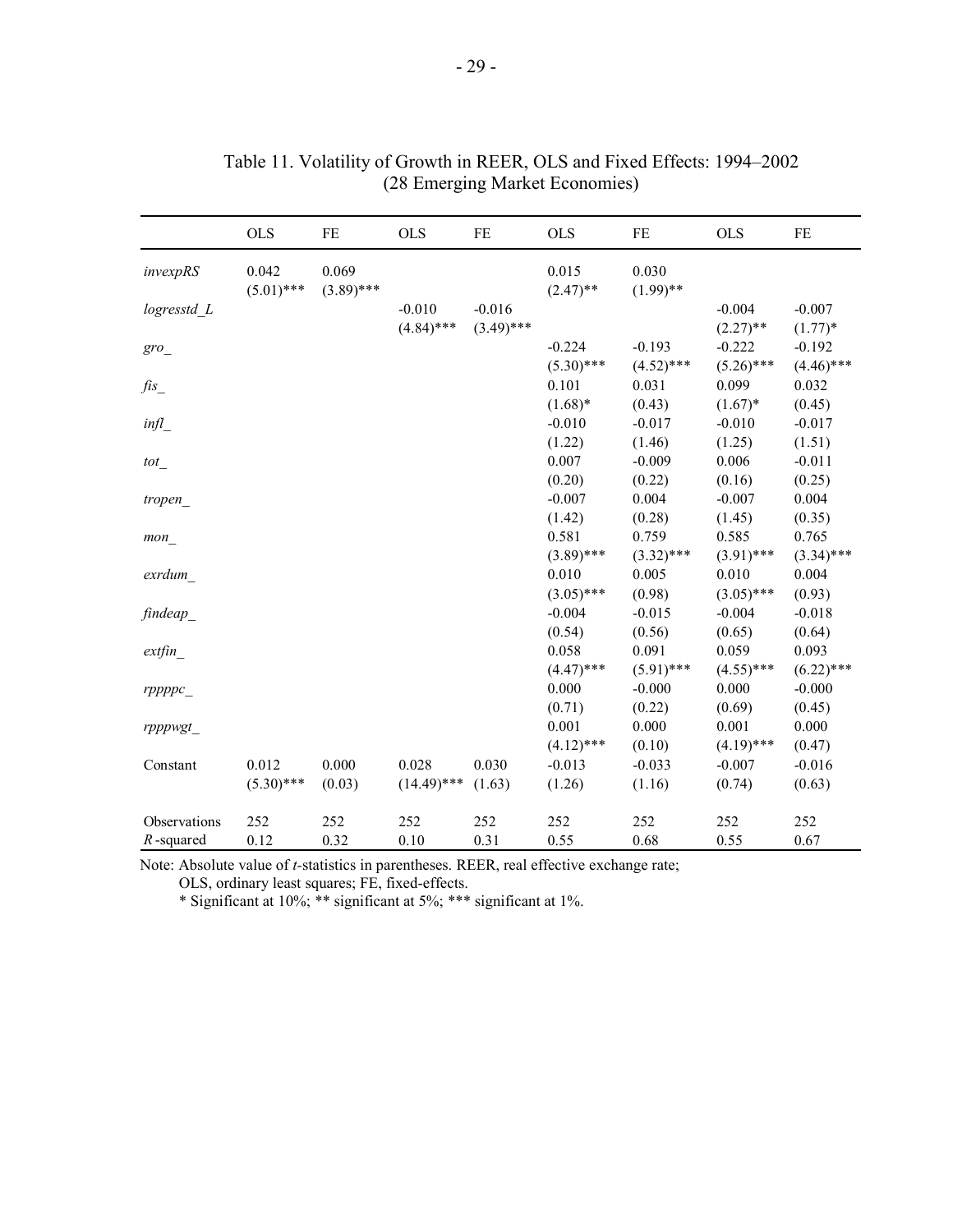

Figure 2: Outliers Versus Leverage Residuals: 1994–2002

Figure 3: Outliers Versus Leverage Residuals: 1986–2002

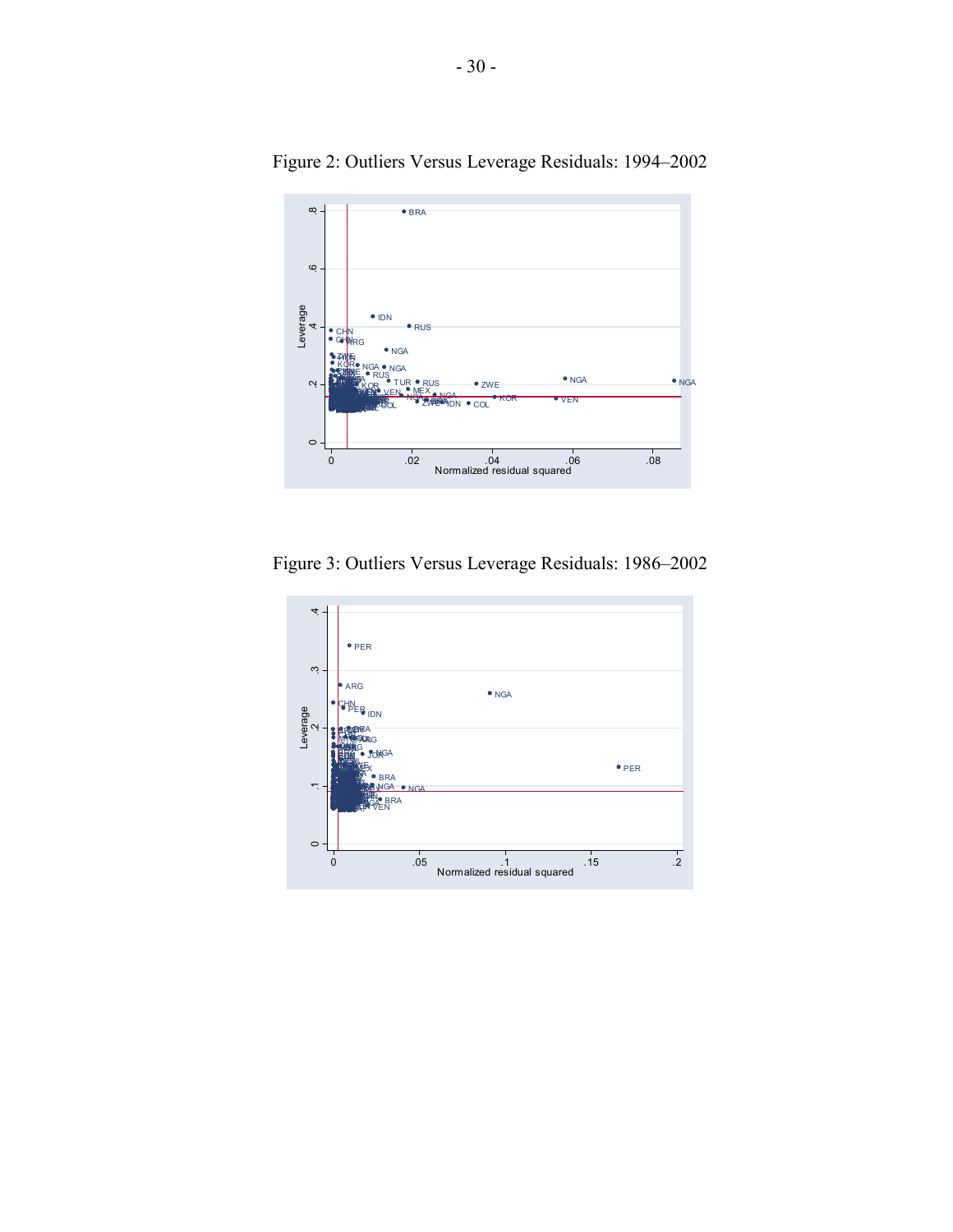#### **REFERENCES**

- Bartolini, Leonardo, and Gordon M. Bodnar, 1996, "Are Exchange Rates Excessively Volatile? And What Does 'Excessive Volatile' Mean, Anyway?" *IMF Staff Papers,* Vol. 43, pp. 72–96.
- Calvo, Guillermo, and Carmen M. Reinhart, 1999, "When Capital Inflows Come to a Sudden Stop: Consequences and Policy Options," in P. Kenen and A. Swoboda, *Key Issues in Reform of the International Monetary and Financial System*, (Washington: International Monetary Fund).
- Canales-Kriljenko, Jorge and Karl Habermeier, 1999, "Factors Affecting Exchange Rate Volatility," in *Exchange Arrangements and Foreign Exchange Markets; Developments and Issues*, World Economic and Financial Surveys, International Monetary Fund.
- Caramazza, F., L. A. Ricci, and R. Salgado, 2004, "International Financial Contagion in Currency Crises", *Journal of International Money and Finance*, Vol. 23, pp. 51–70.
- Christofides, C., C. Mulder, and A. Tiffin, 2003, "The Link Between Adherence to International Standards of Good Practice, Foreign Exchange Spreads, and Ratings," IMF Working Paper 03/74 (Washington: International Monetary Fund).
- Clark, P., A. Sadikov, N. Tamirisia, S-J. Wei, and L. Zeng, 2003, "Exchange Rate Volatility and Trade Flows", *forthcoming*, International Monetary Fund.
- Devereux, Michael B., and Charles Engel, 2002, "Exchange Rate Pass-Through, Exchange Rate Volatility, and Exchange Rate Disconnect," *Journal of Monetary Economics* (July), pp. 913–40.
- Devereux, Michael B. and Philip R. Lane, 2003, "Understanding Bilateral Exchange Rate Volatility," *Journal of International Economics*, Vol. 50 , pp. 109–132.
- Dornbusch, Rudiger, 1976, "Expectations and Exchange Rate Dynamics," *Journal of Political Economy*, Vol. 84, No. 6, pp. 1161–76.
- Hasan, Shahriar and Myles Wallace, 1996, "Real Exchange Rate Volatility and Exchange Rate Regimes: Evidence from Long-Term Data," *Economic Letters*, Vol. 52 (July), pp. 67–73.
- Hausmann, Ricardo, Ugo Panizza, and Ernesto Stein, 2001, "Why do Countries Float the Way They Float?" *Journal of Development Economics*, Vol. 66, pp. 387–414.